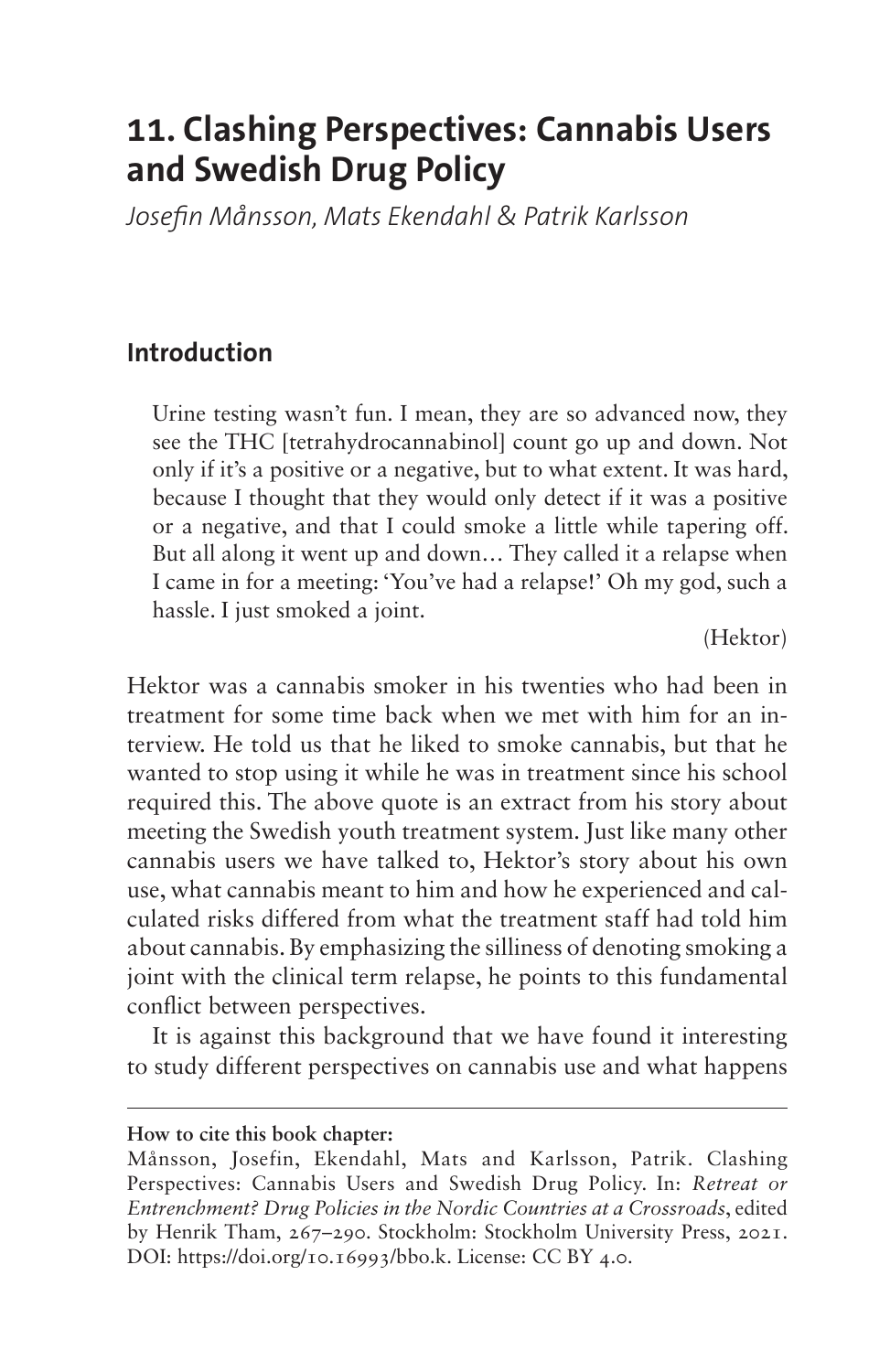when they meet. We will try to answer a series of questions: How is youth cannabis use perceived by different actors in treatment? How do cannabis users view their use and the measures taken against it? What do motives for using cannabis say about the political context in which they are expressed? In asking these questions, we scrutinize what happens when different perspectives on cannabis use meet and how societal efforts towards change shape this meeting.

We aim to discuss the situation for cannabis users in the Swedish drug policy context, which relies on criminal control and prohibition. We focus on the way this strict policy sets the stage for the encounter between cannabis users and the demands on them to stop using. Starting out with findings from a research project on users like Hektor, as well as youth treatment centers targeting cannabis users, we take a comprehensive look at how these relate to each other. On a more general level, we also discuss what implications these findings have for how the cannabis issue is enacted in policy and practice in Sweden.

The material described in this chapter comes from a research project about cannabis (FORTE, project nr 2015–01582). Data was collected from 2015–2017 and consists mainly of interviews. Interviews were carried out with staff from outpatient treatment centers for young substance users in the Stockholm area  $(n = 18)$ , with young people who have been in treatment at such centers  $(n = 18)$ , and with adults who use cannabis  $(n = 12)$ . We also collected online posts  $(n = 238)$  on this issue through an open discussion thread at Flashback Forum (see [https://www.flashback](https://www.flashback.org/t2883872) [.org/t2883872\)](https://www.flashback.org/t2883872). The analyses of the different materials were similar. In order to create an overview, a first coding focused on how participants talked about cannabis use, treatment and Swedish drug policy. The data were then, in a second step, coded using various theoretical tracks, including logics (McPherson & Sauder 2013), legitimation (Suchman 1995), responsibilization (Trnka & Trundle 2014) and motive accounts (Burke 1969/1945). The materials, including survey data, have previously been analysed separately and presented in empirical articles (Ekendahl, Karlsson & Månsson 2018; Ekendahl, Månsson & Karlsson 2020a, 2020b; Karlsson et al. 2018, 2019), including an overview in Swedish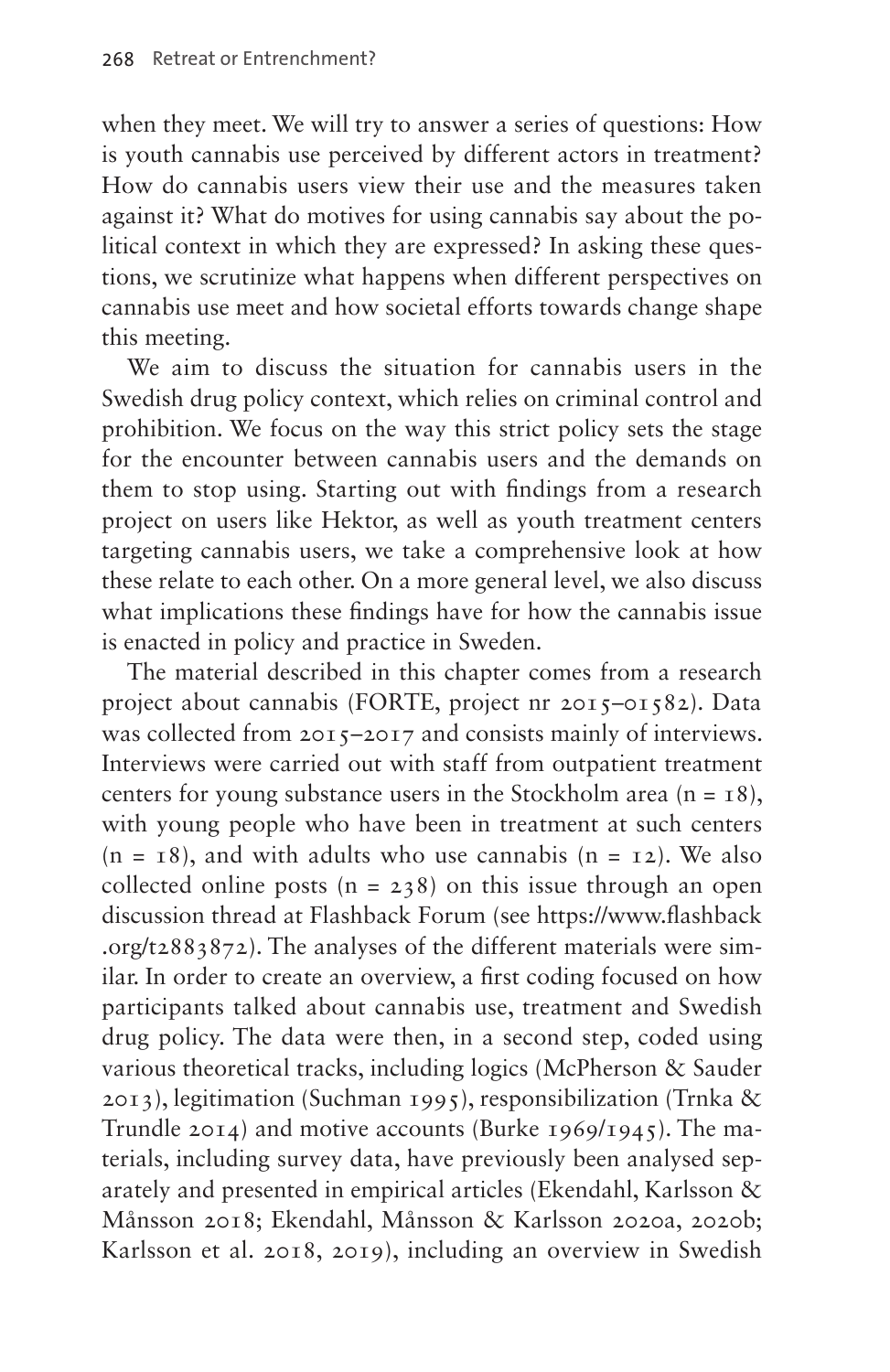(Ekendahl, Månsson & Karlsson 2020c). More information on theoretical and methodological issues can be found in the published articles.

## **The Framework of a Strict Drug Policy**

In Sweden, cannabis is a controversial and much debated topic in the media and in politics, as well as among authorities and the public. Common viewpoints are that cannabis is particularly dangerous for the psychosocial development of young people (e.g. Danielsson, Olsson & Allebeck 2019), that it works as a gateway to 'hard' drugs (e.g. Ellgren, Spano & Hurd 2007) and that it feeds organized crime in problem-burdened areas (e.g. The Swedish Police Authority 2017). Although cannabis use is uncommon in Sweden compared to many other European states (EMCDDA 2019), a recurrent claim is that it is increasing among both adolescents and young adults. While young Swedish cannabis users can mainly be seen as 'marijuana testers', with a comparably affluent social situation (Karlsson et al. 2019), the focus on prevalence as a problem in its own right is common in Sweden (see, e.g., Månsson & Ekendahl 2015). This was recently illustrated in discussions following the increase last year in adult (aged 30–44 years) consumption from  $1.1\%$  in 2004 to  $3.7\%$  in 2018 (Public Health Agency 2019), which has attracted some attention (e.g. CAN 2019; Ritzén 2019).

It is clear that the Swedish restrictive drug policy constitutes an ideological framework when the consequences of cannabis use are described in Sweden. The policy assumes that the substance in itself causes the aforementioned problems (see Chapter 6 by Tham 'On the Possible Deconstruction of the Swedish Drug Policy'). Historically, this focus, to a considerable extent, has been influenced by the work of one of the most important actors in the development of Swedish drug policy, Nils Bejerot, doctor in social medicine (Edman 2012). Bejerot saw drug use as a contagious disease that needed to be contained in order to prevent societal disaster. His tenets steered policy 'to a police-oriented strategy whose objective was to clear the streets of drug pushers' (Lenke & Olsson 2002:69). In line with this policy direction, Sweden does not seem to be heading towards retreat, that is, a more liberalized drug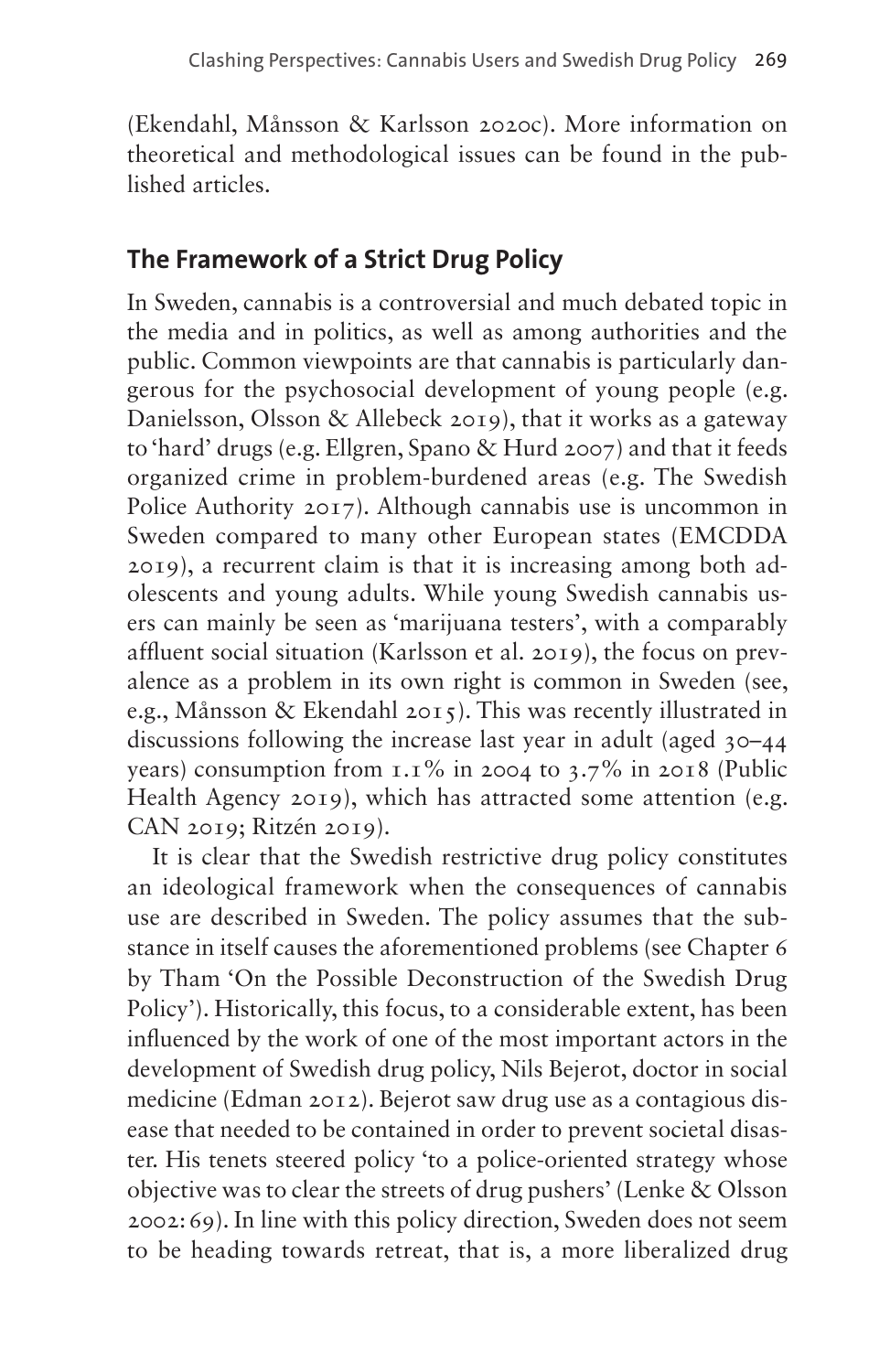policy. Such policies can be seen in the majority of other Western states, and they are usually based on a division between drug use per se and problematic drug use. Rather, recent political moves in Sweden point to doing 'more of the same'. For example, in the Swedish government's strategy for alcohol, narcotics, doping and tobacco it is stated that Sweden shall promote restrictive cannabis policies (Skr. 2015/16:86), and the Swedish Prime Minister Stefan Löfven declared in 2019 that Sweden should not 'legalize and legitimize [cannabis], and say that this is a natural part of our society. Because it is not, and it should not be' (Olsson 2019).

Swedish drug policy classifies all drug use as 'abuse' (missbruk). Harm reduction has typically been considered incompatible with the zero-tolerance approach to drugs and is accused of sending the 'wrong' message. While some harm reduction efforts have been developed and made more accessible to drug users in Sweden (e.g. substitution treatment, exchange of syringes and prescribing antidote to opioid overdoses), these are exclusively directed towards 'hard' drugs. Cannabis treatment focuses instead on recovery with abstinence as the end goal. This recovery-as-abstinence model has been debated in other countries (such as the UK and Australia, see e.g., Klein & Dixon 2020; Lancaster, Duke & Ritter 2015), and it has been suggested that this model has negative implications for individuals seeking to engage in treatment (e.g. McKeganey 2014; Wincup 2016). Recent social science drug research has begun to problematize the demands placed upon the drug-using individual to change in order to become 'normal' (e.g. Fomiatti, Moore & Fraser 2019; Fraser & Ekendahl 2018). One central point is that such change-oriented efforts individualize drug problems; another is that rigid definitions of successful treatment outcomes reject some users' wish to continue using drugs, or to change in a different way than what society demands (Pienaar et al. 2017). As the processes of change related to drug use are complex (e.g. McIntosh & McKeganey 2000; West & Brown 2013), a strict abstinence goal may reinforce feelings of stigmatization among help-seeking individuals who do not agree with this prescribed way out of drug use (Csete et al. 2016).

The notion of change is usually closely connected to people who use drugs – they are expected to submit themselves to treatment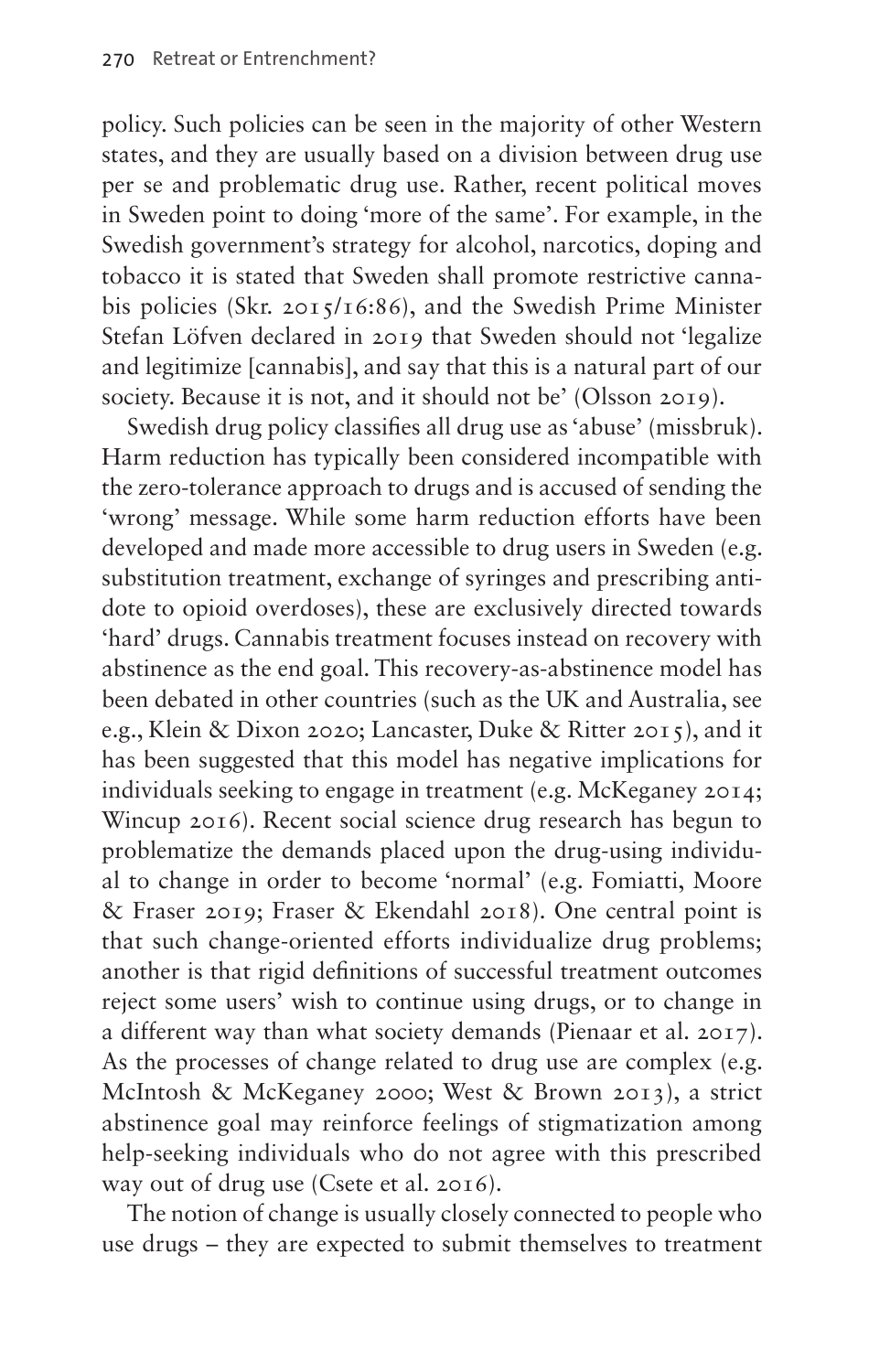and adjust to punitive social welfare measures (e.g. urine tests). However, recent developments in international drug policy have entailed new questions on how treatment systems, legal processes and health promotion might be reformed to benefit people who use drugs. In line with this, scholarly discussions on the meanings of change are surfacing through questions regarding how drugs are made a problem (e.g. Bacchi 2018), on what the persistent focus on the future creates (e.g. Lancaster, Rhodes & Rance 2019) and what we might learn from stasis (e.g. Dennis 2019). It is from this theoretical perspective of change that we discuss the findings from some of our previous research on cannabis.

## **Different Perspectives on Cannabis**

In a previous dissertation project, one of us examined the assumptions about cannabis that are represented in official contexts, such as in the media and at information conferences organized by authorities, and in unofficial contexts, such as on internet forums (Månsson 2017). The study showed that actors in these discussions relied on scientific evidence showing how dangerous or harmless the substance is. The expansive research literature, however, points in different directions regarding the consequences of cannabis use and how the substance should be regulated (Hall & Lynskey 2020). The positions are locked between those who advocate continued prohibition and those who want society to liberalize cannabis policies; all think they are right and refuse to reconsider their positions. This also means that cannabis is attributed with divergent meanings; for example, it can symbolically 'become' a threat to a whole youth generation, a medicine or a healthier intoxicant than alcohol.

Here, we look closer at how political conditions, taken for granted 'truths' and societal efforts to get people to avoid the substance are interwoven. Our focus is on how the complicated cannabis issue is expressed in people's descriptions of what they do, think and feel. By engaging with a diversity of knowledge, we hope to avoid the pitfalls of viewing evidence as simplified and the idea of there being 'correct answers' to complex policy questions (Rhodes & Lancaster 2019).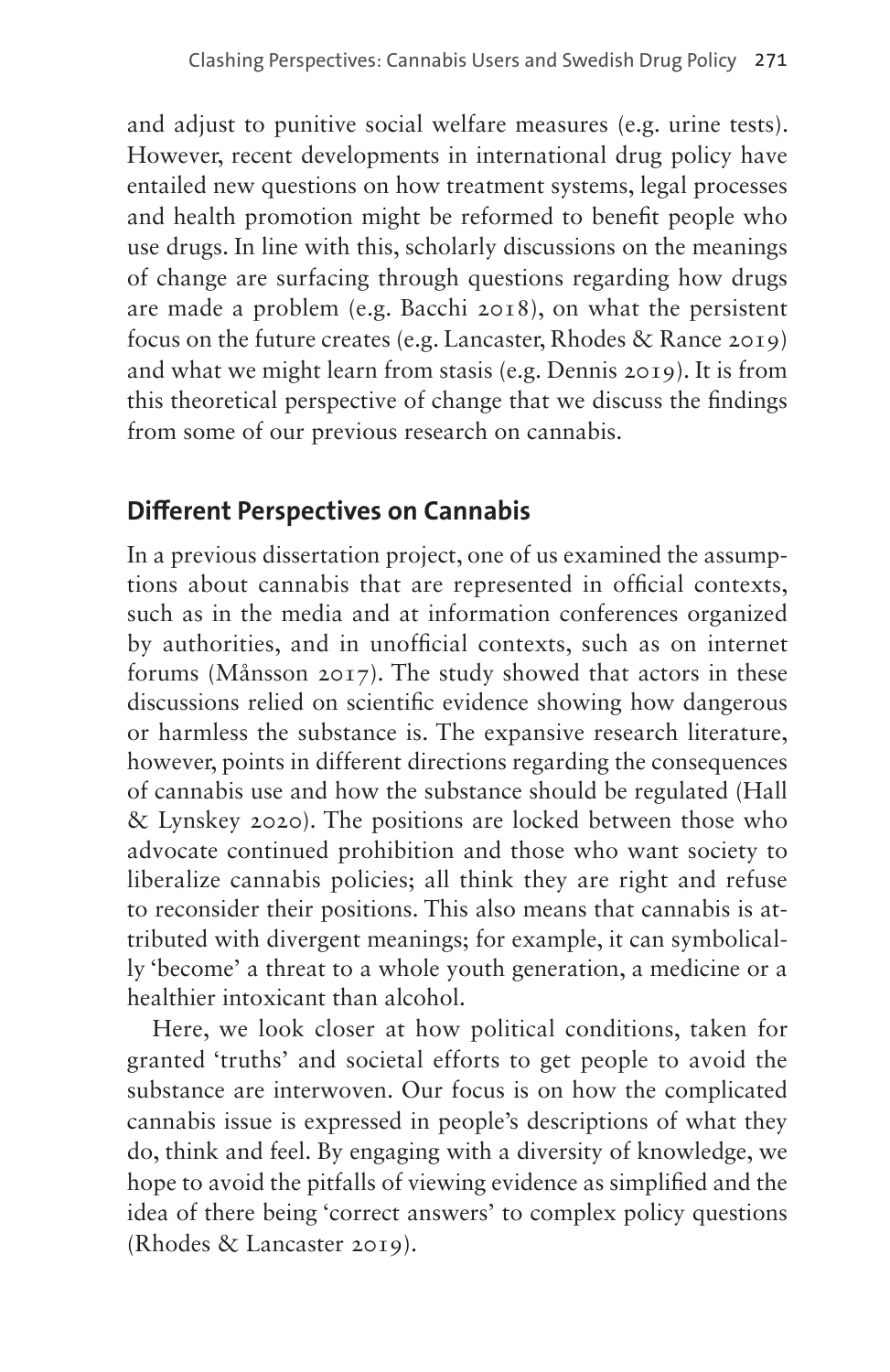### **Treatment Perspectives on the Dangers of Cannabis Use**

Although the treatment centers that are included in this study treat all types of substance use (including alcohol), the focus on cannabis was apparent in the staff interviews (Ekendahl, Karlsson & Månsson 2018). The staff expressed great concerns about the substance. This held true both in relation to the negative consequences that young users were considered to be particularly sensitive to, and to the liberal attitudes that were said to affect them via popular culture and the internet. Concerns about young people's behavior were also key in staff statements. For example, they described cannabis use as dangerous and impossible to combine with a healthy and normal lifestyle. This is illustrated in the quote below where one of our participants elaborated on why she thinks using cannabis is 'a bad idea when you are young':

You have to be clear about what we know about the consequences of smoking cannabis regularly, over extended periods of time. Nothing happens after trying two or three times, but I think that at least parents should know what happens when a young person smokes regularly, and the kids themselves should know. […] For example, the THC release curve. I talk about it being fat soluble, that it stays in the body a bit longer. I talk about chronic intoxication, although I don't use that word. But I talk about the fact that if you smoke regularly for a long period of time, you're under the influence even when you're not high, so to speak. To the parents, at least, I show brain images demonstrating where in the brain it sticks, the cannabinoid system and things like that.

Here, the effects of regular use are linked to those of sporadic use, which served to emphasize the problem and fuel the concern for young people (regardless of their involvement with cannabis). The concern was made trustworthy by presenting the dangerous effects of cannabis use in biomedical language (e.g. the effects on brain function). The participant drew on scientific evidence of the negative effects of regular cannabis use on young people and used this knowledge to prevent cannabis experimenters from continuing. This process had two effects: it constituted cannabis as particularly dangerous for young people and, in doing so, constituted young people as a group with great needs.

The use of biomedical language was common among staff, and they repeatedly referred to research and statistics to demonstrate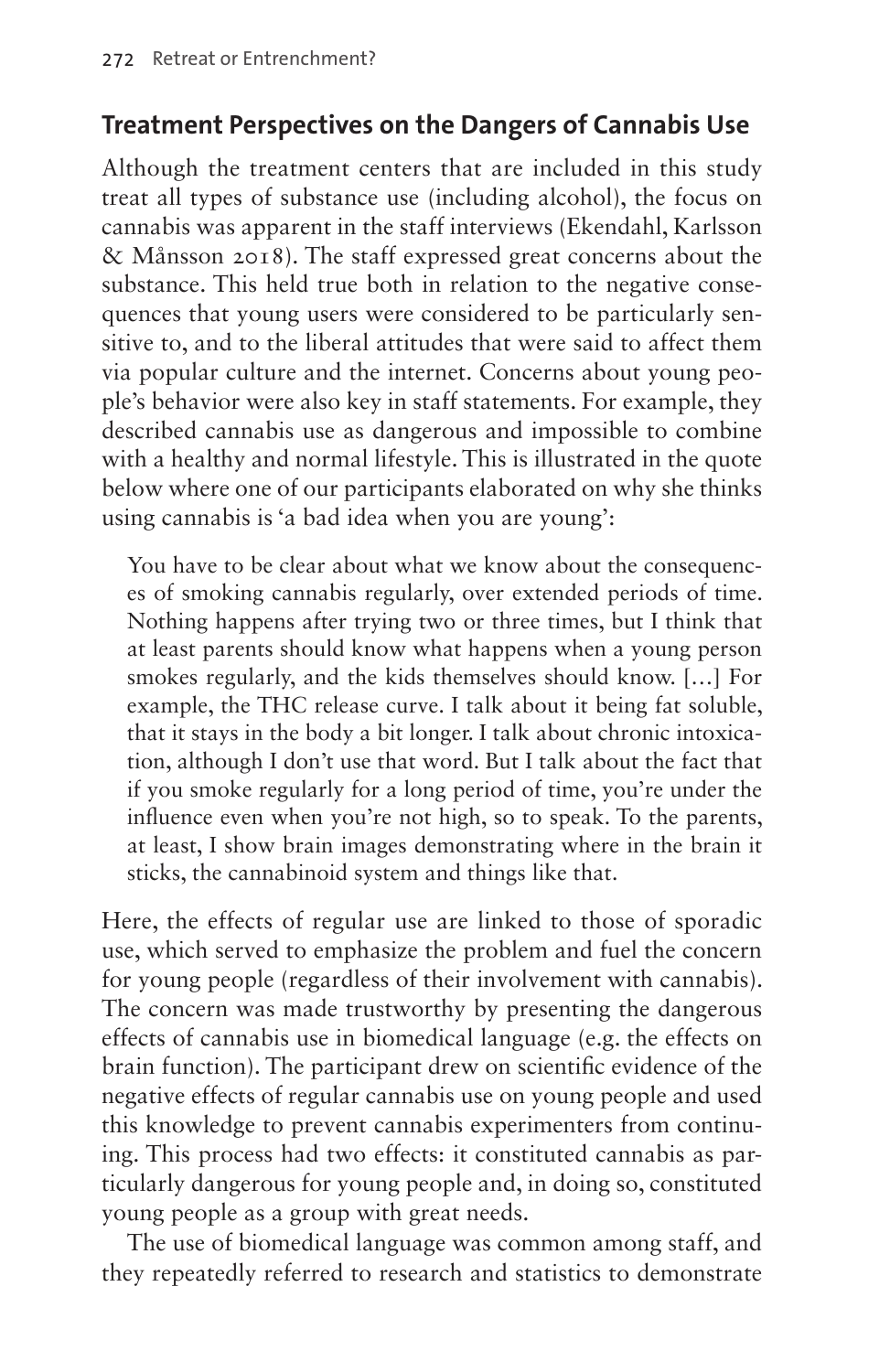that they conveyed 'safe' and 'correct' information about cannabis to young people and their parents. This was illustrated by one of the participants in the quote below.

I see this as a very important job that we have to do, since I don't see legalizing yet another drug as a solution. I see it as a very important job over the next few years to provide alternative information – from safe sources and to learn to resist the other stuff. To show another side, that smoking does have negative effects.

The use of research emphasized the severity of the cannabis problem and placed weight on the centers as experts and advocates of zero tolerance to drugs. Scientific evidence thus became a way to both legitimize the treatment and to quality control it. This quote also illustrates how scientific evidence, often presented as a singular 'fact', was used to resist the opinion that cannabis should be legalized (see also Månsson & Ekendahl 2015).

However, references to science were also problematized by staff. For example, several participants mentioned that some clients referred to scientific reports supporting a different view on cannabis than the one presented by the treatment staff and the strict Swedish drug policy. And as one participant stated, the 'mishmash of information that goes against one another is pretty mad […] and it is difficult to handle the global opinion when you are sitting in a small room with a teenager and you are not 100% sure of what is really true.' This shows how controversies around evidence created problems, and accordingly the staff avoided going into political discussions as this was seen as a dead end. Similarly, they described how they tried to avoid talking to young people about drug policy and the fact that cannabis is prohibited. This topic was saved for occasions when staff really wanted to emphasize the dangers of the drug and the legal consequences that consumption could lead to.

Throughout, the staff described a competent and serious client work. They referred to their vast experience of meeting young people, and the knowledge of their behavior and needs that they had gained through this. They expressed a clear wish to meet clients 'here and now' in order to personalize efforts and interventions. Each meeting was seen as important for building relationships, providing accurate information about cannabis, and thereby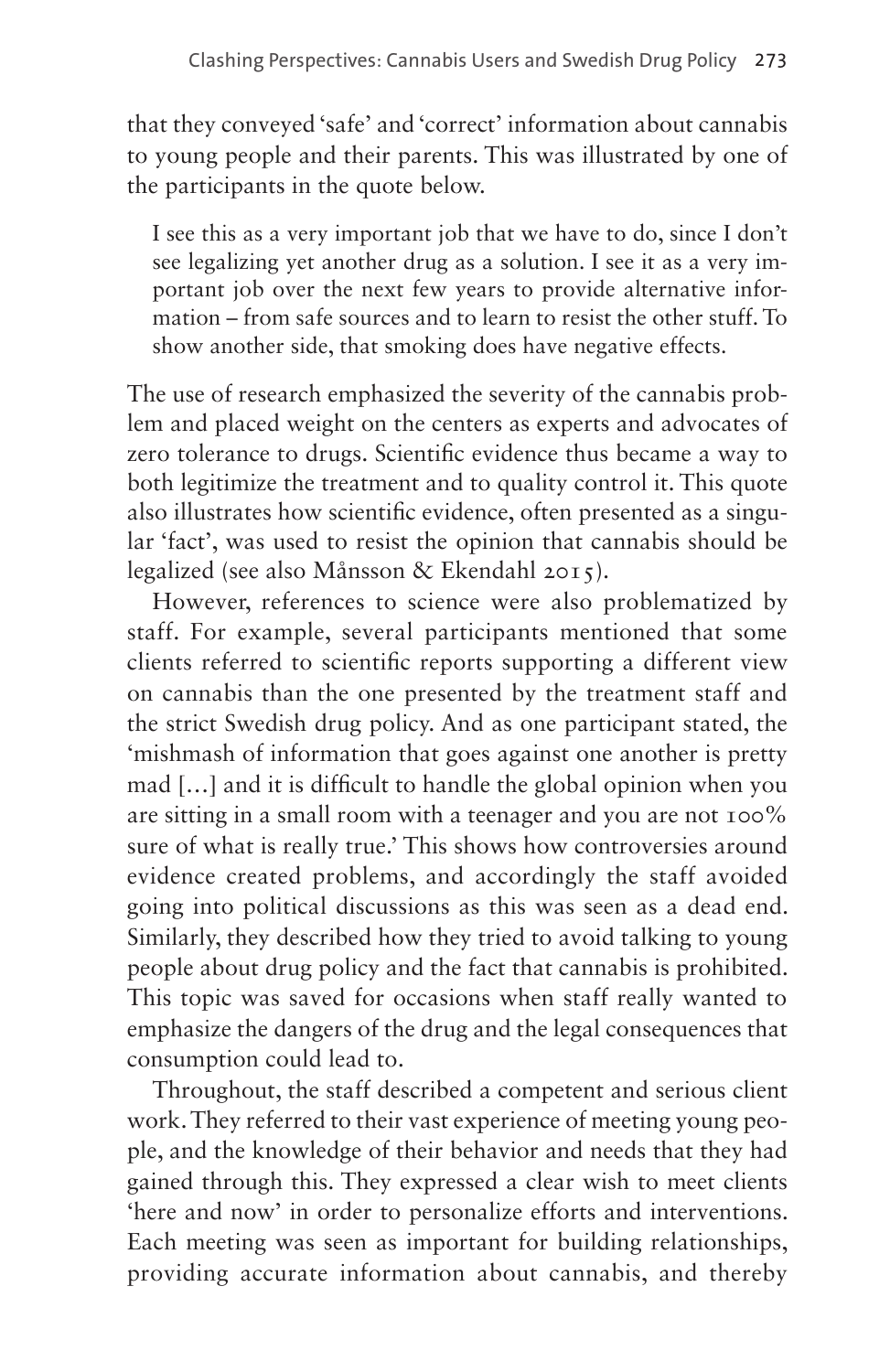facilitating behavioral change. Given this professional approach, the drug political focus on control and abstinence was sometimes described as problematic. The quote below is an example:

It's as if I play a role and I get a lot of transference, like projections. It's as if I'm not a person but I also become the state. There is this young person and every time I see him he talks about it like: 'You all force me to come here and leave urine samples, you all force me to do this!' And I go: 'It's me, who is sitting here as a person talking to you, and I want you to take a drug test.' But all the time it's just 'You all …'

This quote exemplifies how mandatory parts of the treatment, like urine tests, were described to create resistance and problems in establishing a relationship with the client. The participant here was uncomfortable with being reduced to a representative of the state and to tackle this, she downplayed it by stating that 'I want you to …' rather than accepting the accusation 'you all force …' Similarly, the demand to become drug free in treatment was sometimes described as problematic when focusing on relational aspects.

Yes, the way we see it is that you have to become drug free. But I think we are very good at not making it into morals. I think we are good at understanding what is going on. No, it's not always simple, but you don't have to make the decision to never smoke again. […] But can we make a deal? These six weeks you won't smoke. […] We start here, and then when you haven't smoked for a while you might see things differently.

Just like mandatory urine tests were transformed into a help offering in the previous quote, becoming drug free is in this quote transformed from a goal imposed from above to a deal made between two equals. Such strategical redefinitions of the situation, from one of compulsion to one of opportunity, were significative of how the staff handled the clash between Swedish drug policy and providing adequate treatment.

One dilemma raised by the staff was that the treatment seemed more suited to help certain groups of clients, even though the stated objective was to make all types of young people quit cannabis. According to the staff, good results could mainly be achieved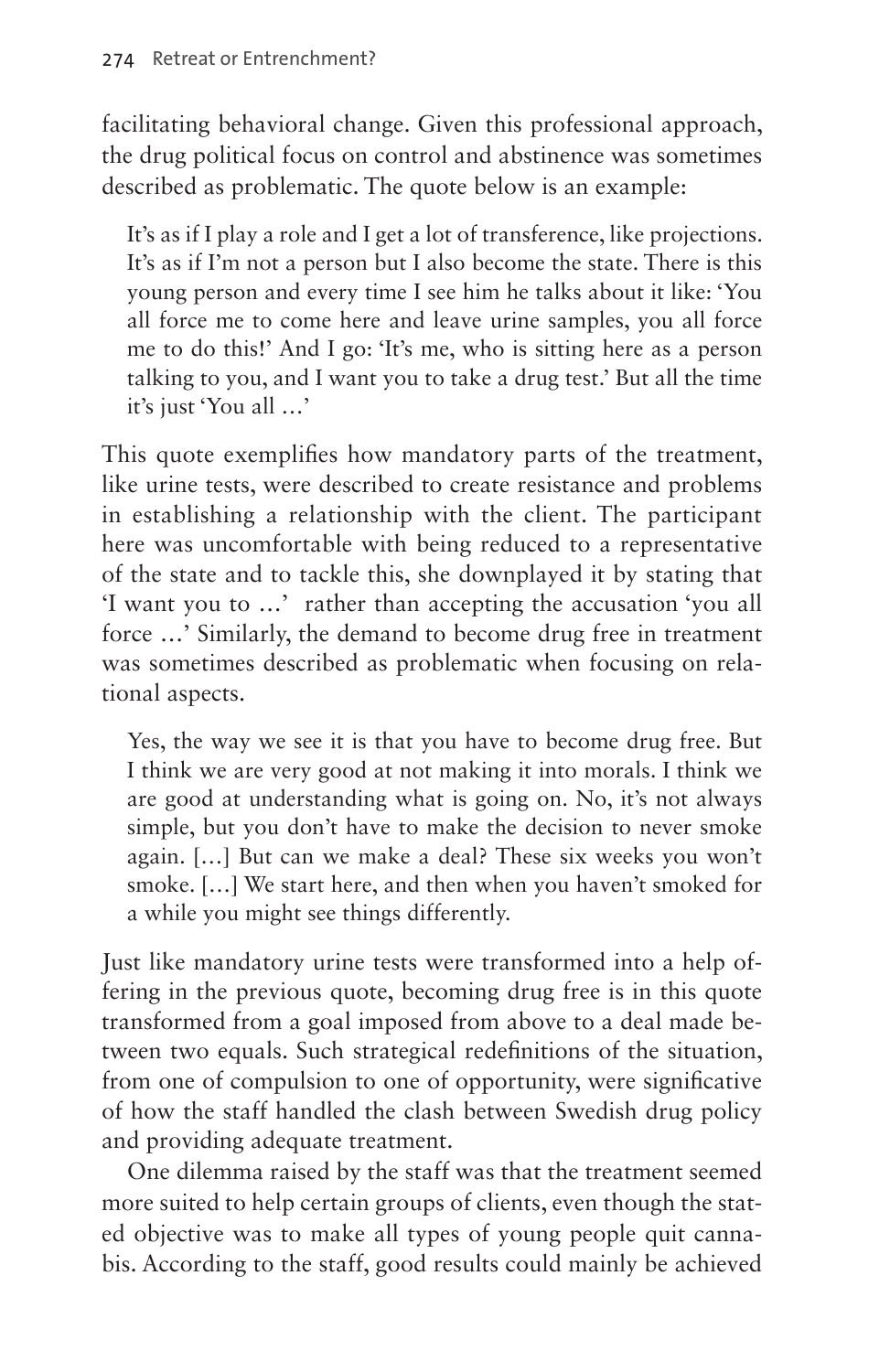among the clients who could be characterized as 'marijuana testers' (see Karlsson et al. 2019). More experienced and socially vulnerable users were often seen as more difficult to treat. This observation was also consistent with how the young people themselves perceived the potential of treatment.

## **Youth Perspectives on Cannabis Use**

The young people we interviewed described different pathways into treatment. Some had entered voluntarily, some were forced to go by parents or school, while others had been court-ordered. Four different user groups could be identified from the client interviews (Ekendahl, Månsson & Karlsson 2020a). We classified these groups inductively from the study sample as a way to get an overview of the material. One such group was those who described themselves as socially established and saw cannabis use as a stupid mistake – a youth sin. Another group described very problematic backgrounds, containing more deviant behaviors than the use of illegal drugs. Yet another group described cannabis as a lifestyle – they really liked the substance and did not see any problems with it. The last, and least common group, had tried cannabis and gotten caught but did not really think the drug was particularly interesting.

Those who thought that the treatment had been helpful came mainly from the first two groups. They agreed with the staff's descriptions of harms; cannabis controls the behavior of young people and creates an addiction, and they could thereby understand their past. Their own cannabis experiences were similar to those told by the staff at the treatment centers, focusing on, for example, addiction. Metaphors about being inside a 'glass bulb' while using cannabis and about 'being in love' with the substance surfaced repeatedly in both materials. The young clients described how they had been able to embrace the new information they got during treatment and made the *decision* to stop using cannabis. They saw the treatment as a turning point in life and believed it was easy to take responsibility and change after their contact with the treatment center.

They [staff] have taught you why it's better not to do it [cannabis], than to do it. And I've thought about why you become addicted.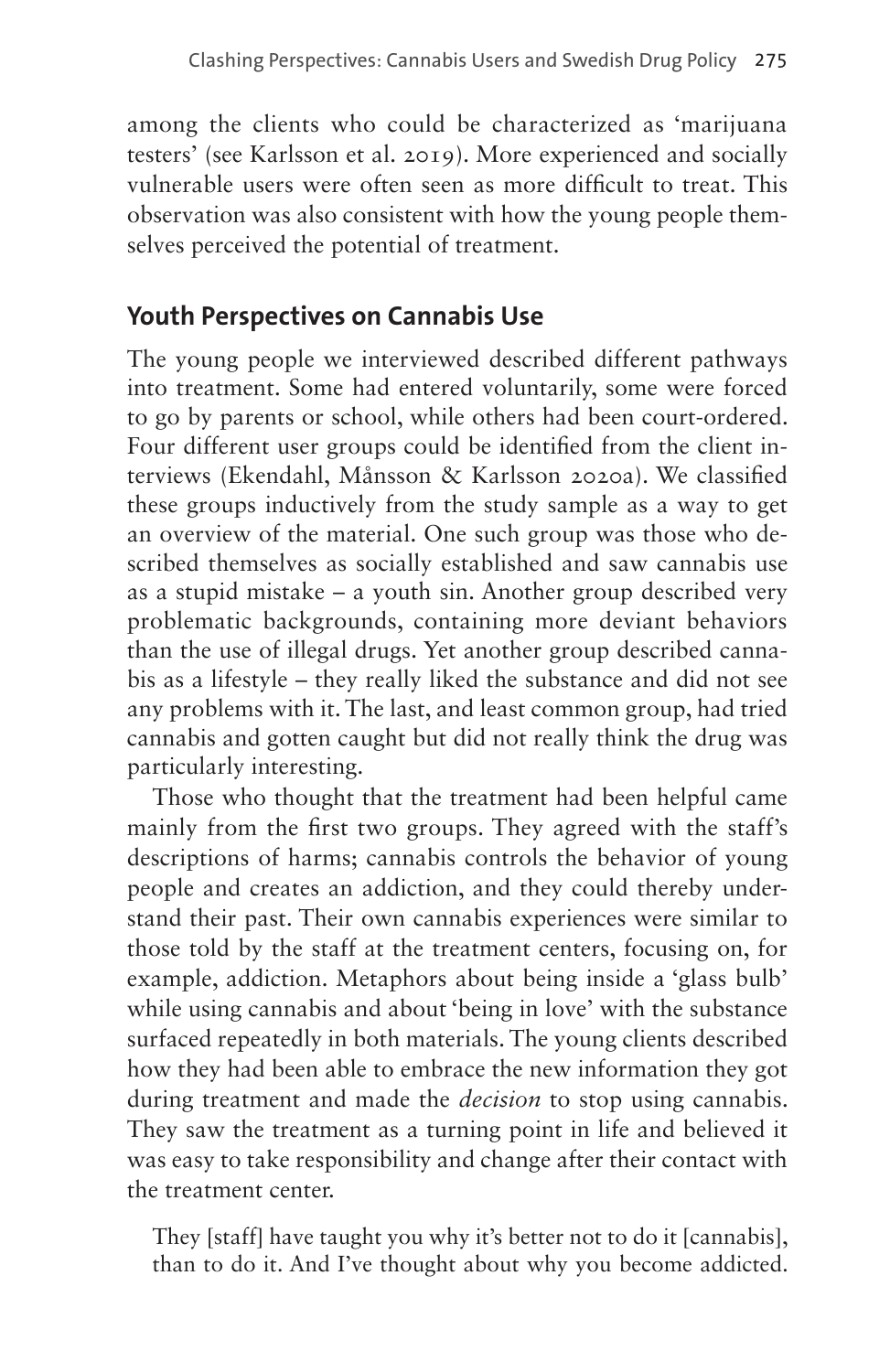That the level of happiness rises, and then it sinks below what's normal, below the normal level of happiness that I have now sitting here. You go below a certain point. He [staff] drew some graph showing me. And it confirmed that you can become addicted to this.

The young person who provided the above quote described it almost as a revelation when he, after receiving informative explanations from the staff, realized that his continued use of cannabis was a result of the substance itself. In this and similar descriptions, individual choices, actions and emotions were shaped by the agency of the substance. Later in the interview this topic was revisited, and the client described being able to control his use before coming to treatment, but then becoming convinced he could not. Pivotal in this, and similar stories, was the knowledge passed on by staff about addiction and the brain, which was said to support the client in making the right decision (see also Barnett et al. 2018). The treatment center here became an 'educator towards "good" risk choices' (Kemshall 2002:43), and this client was the perfect example of a well-educated citizen who made the choice required by a government actor – to stop using cannabis.

The last two groups generally described resistance to the treatment; they did not think it was something suitable for them and did not see the point at all. They disagreed with the staff's problematization of cannabis and resisted being treated as drug addicts. These young people saw their cannabis use in a completely different way than the treatment staff (e.g. they described it as unproblematic and informed), and were surprised of the medical language used when staff talked about cannabis. These young people questioned the treatment but, because they had committed a crime, they understood and accepted their situation. The treatment was presented as unavoidable in the endeavor to eventually be left alone and to be able to continue with cannabis or to simply get on with their lives. Some described how they 'used' the treatment centers as a way of proving to their families that they were drug free, although they were not (or were only during treatment). They stated that they acted like motivated clients while in treatment in order to continue using cannabis without causing too much trouble, like one of the participants quoted below who had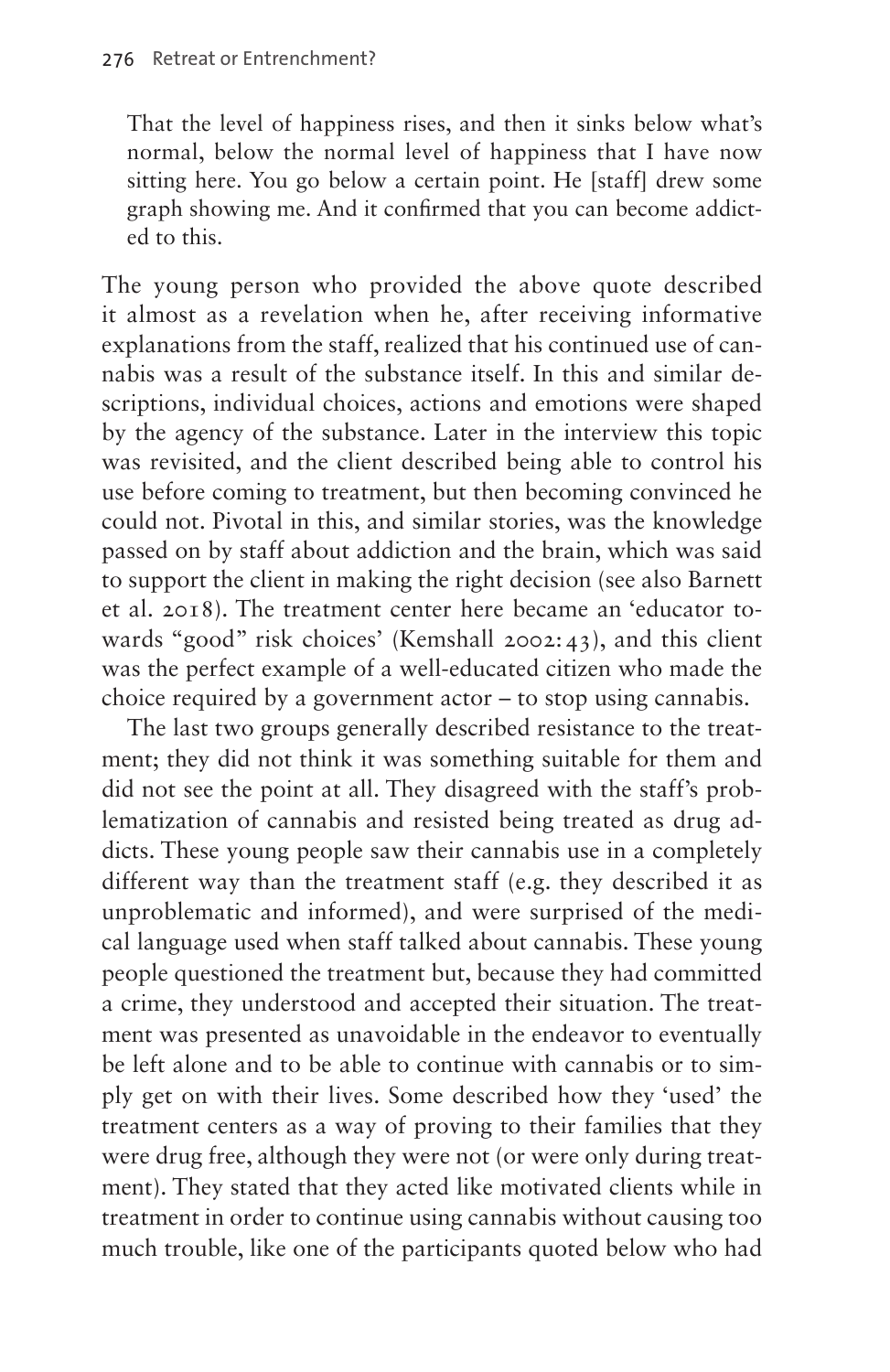been mandated to treatment as a consequence of being caught by the police with traces of THC in his urine.

- Participant: They [staff] were more like, 'What can you do to not keep on doing it [cannabis]?' It was basically that question, but in different versions all the time. How they should keep me away from it. Which I did during spring, until the day I quit treatment. […]
- Interviewer: What do you think they would say at the treatment center if they knew that you didn't stop?
- Participant: Well, they would be disappointed. I can see their faces right now. Because they have a very clear view that this is bad in every way. But I think cannabis, and this is always my counter-argument, I think that you become slow and stuff, but otherwise I see nothing dangerous with it besides it being illegal. That's the greatest danger.

As mentioned as a key technique for building relationships in the staff interviews, the young person above testified to how staff tried to make him *choose* to stay away from cannabis, conveying that treatment was not framed as coercion. The participant described his awareness of this, as well as what treatment staff thought about cannabis and what he was obliged to do in treatment. He resisted this, however, in two ways: he took up cannabis use on the day of his release from treatment, and he refused to change his mind about cannabis being rather harmless. However, later in the interview he stated that he avoided voicing such opinions during treatment as any such talk that 'slipped through' made treatment more intrusive, for example through additional urine tests. Thus, the meaning that these young people attributed treatment with seemed to have little to do with the goal of recovery. At the same time, their resistance may not have been visible for treatment staff. In the end, clients with this dodging stance may therefore be taken as illustrative examples of successful rather than poor treatment outcomes.

Whether the young people described resistance or compliance with treatment, they understood their own experiences in a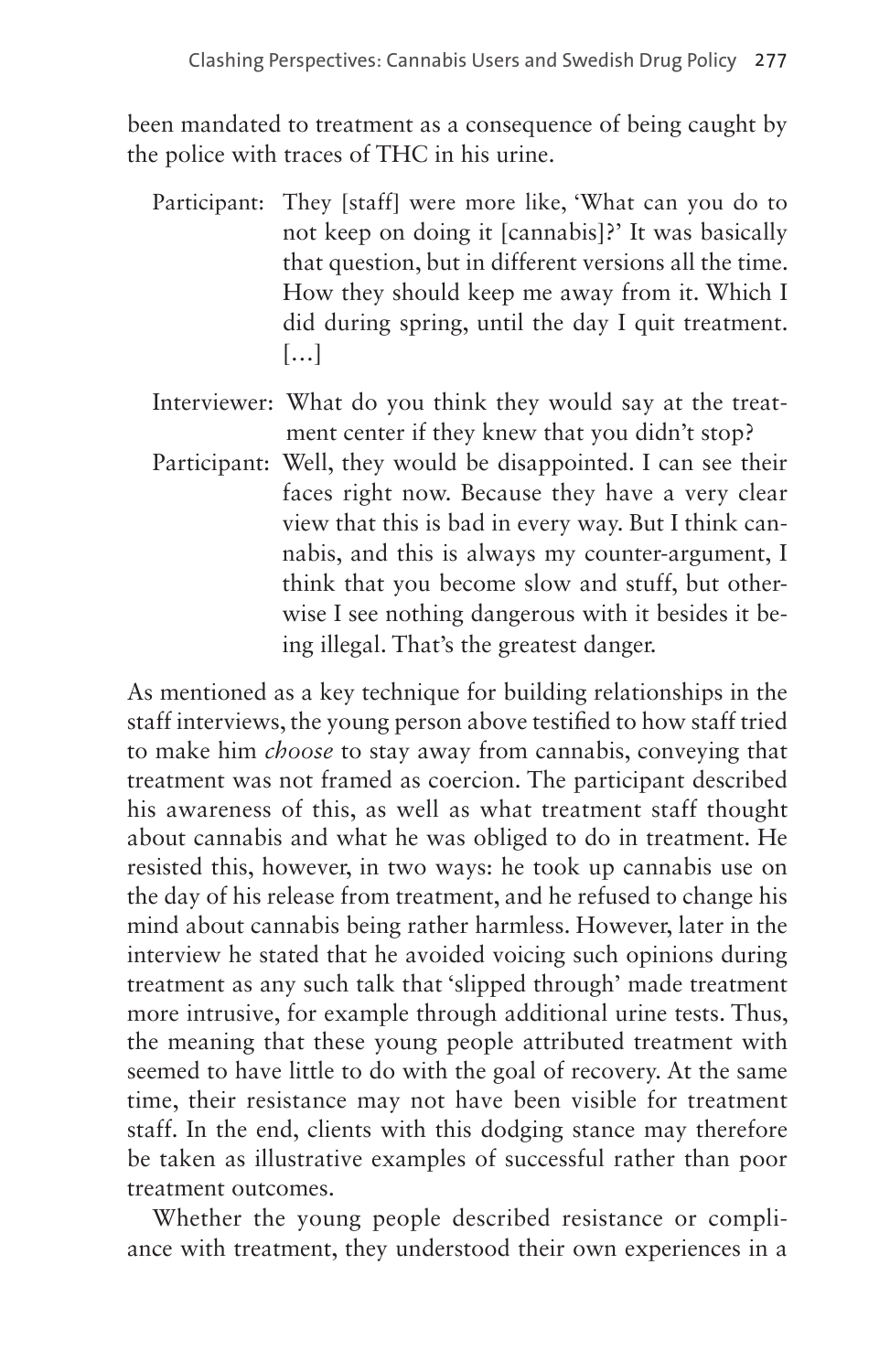responsible manner. For example, information on and assessments of risks were considered to be crucial for their approach to cannabis. They did not refer at all to traditional sociological or pathological explanations of drug use (e.g. economic vulnerability, peer pressure, boredom) when they explained why they had ended up in their current situation (see Järvinen & Ravn 2015; Phoenix & Kelly 2013). Instead, they were careful in describing how they themselves had made the choice to start using, and that no one else was responsible. Regardless of the attitude towards the treatment, the youth generally understood why the adult world was worried about them and they agreed with the basics of strict Swedish drug policy. Although many saw the benefits of legalizing cannabis for medical purposes, they thought differently about legalization for recreational use. The idea was that cannabis is, after all, associated with certain risks that most people cannot handle safely.

## **Adult Perspectives on Using Cannabis in a Strict Drug Policy**

The young people's relatively compliant approach to Swedish drug policy was not at all visible when the adult cannabis users made their voices heard (Ekendahl, Månsson & Karlsson 2020b). The online discussions and interviews with adult users showed that prohibition and sanctions against cannabis, as well as stigmatization of users, were seen as unfair, undemocratic and irrational. The adult participants were not classified into different groups, instead we focused on classifying their motives for using the substance. The following quotes thus represent general trends in the material.

We are extremely oppressed, which has made me believe that some get paranoid simply because others cannot know anything about our use. Your whole world can get shattered if the wrong person gets to know about it. Tainted criminal record, extreme difficulties (if not impossible) to get a loan, employers will deny me work etc. The list goes on and on.

As illustrated in the above quote from the online material, most participants were extremely offended by the strict Swedish drug policy and the effects it had on their lives. Both online discussions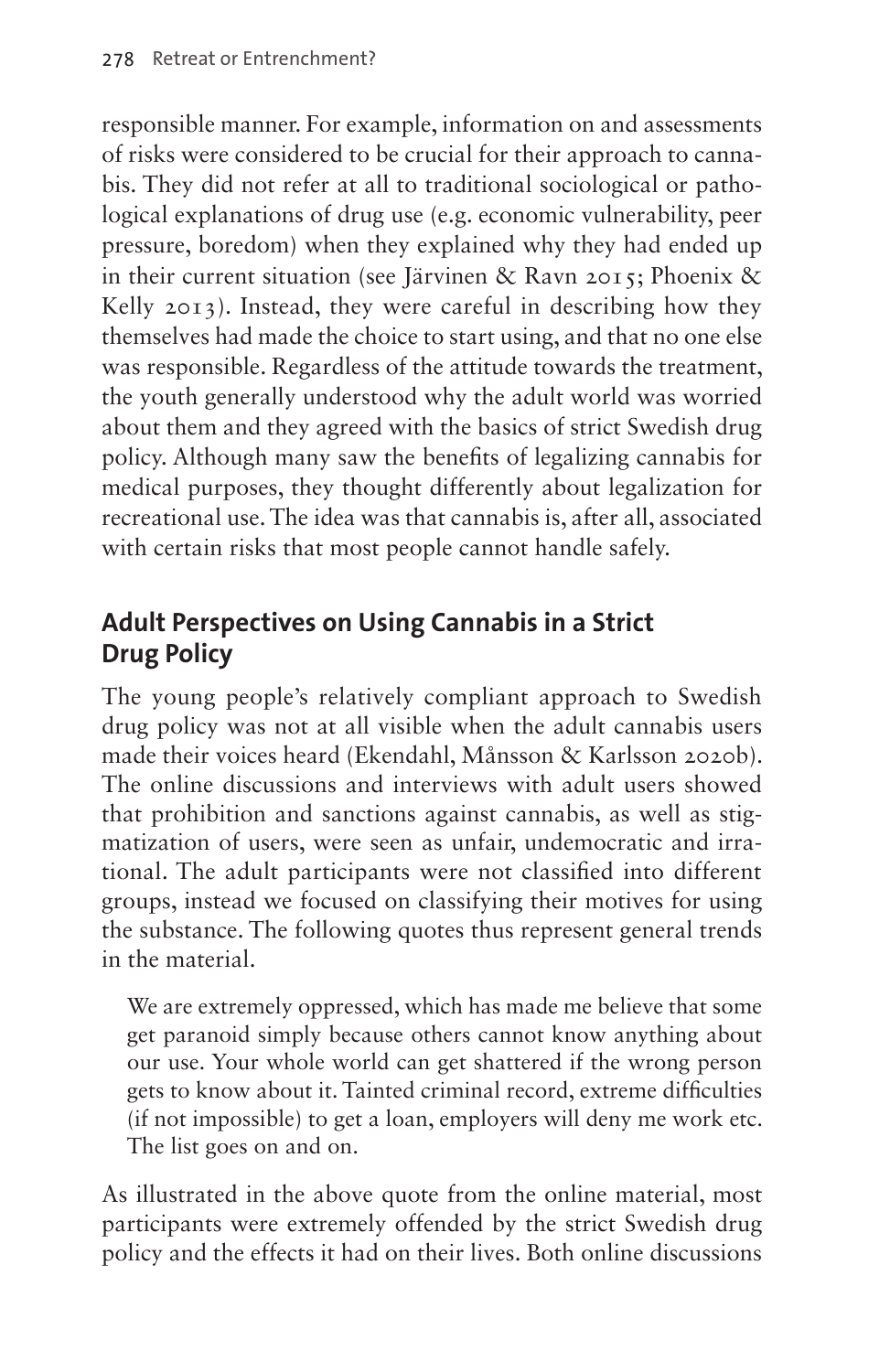and interviews centered on aspects of stigmatization, problems with how Sweden handled cannabis users and worries about having to deal with criminals to purchase the substance. Accounts of feeling alone, unsafe and hunted by society were repeated. These discussions, for example, centered on experiences of not getting the medical care that was needed after admitting to the use of cannabis, and on stories of young people whose lives had been ruined after police crackdowns. As an effect, some stated that they had lost their faith in Swedish society – calling it '*an oppressive regime – a non-democracy*'.

The agitated feelings about Swedish drug policy probably emanate from clashing perspectives on what cannabis is. According to the adult users, cannabis is a relatively harmless substance that could be used for many different purposes; with everything from recreational motives such as relaxation and creativity to medical motives to mitigate physical and mental disorders being mentioned (see also Mitchell et al. 2016). A common view was that they did not want to change into non-users. With the exception of the effects of the strict drug policy in itself, most did not experience any problems with their use. In fact, it was often described as quite the opposite – it was something that helped them with various problems in life. About half of the participants in the online material referred to medical motives for cannabis use. We could also see, in the interviews, that these motives usually surfaced immediately, to be complemented with accounts of recreation later on when the participants were 'warmed up' and had received follow-up questions. The way the participants approached the question of why they used cannabis thus suggests an influence of drug prohibition on motive accounts – those motives that were believed to be more accepted and rational appeared first. The extract below is an illustration of this:

I had a few friends over. We were going to a reggae club and everybody was there. Five hundred people dancing and having fun. Then I came home, and the police had busted the door open and torn up the apartment. And found ten grams of weed. And I said: 'Oh my god, how can you bust the door open? Why didn't you call?'. 'We did, but you didn't answer.' 'No you didn't! Check my phone.' I don't know what will happen with it. I have been to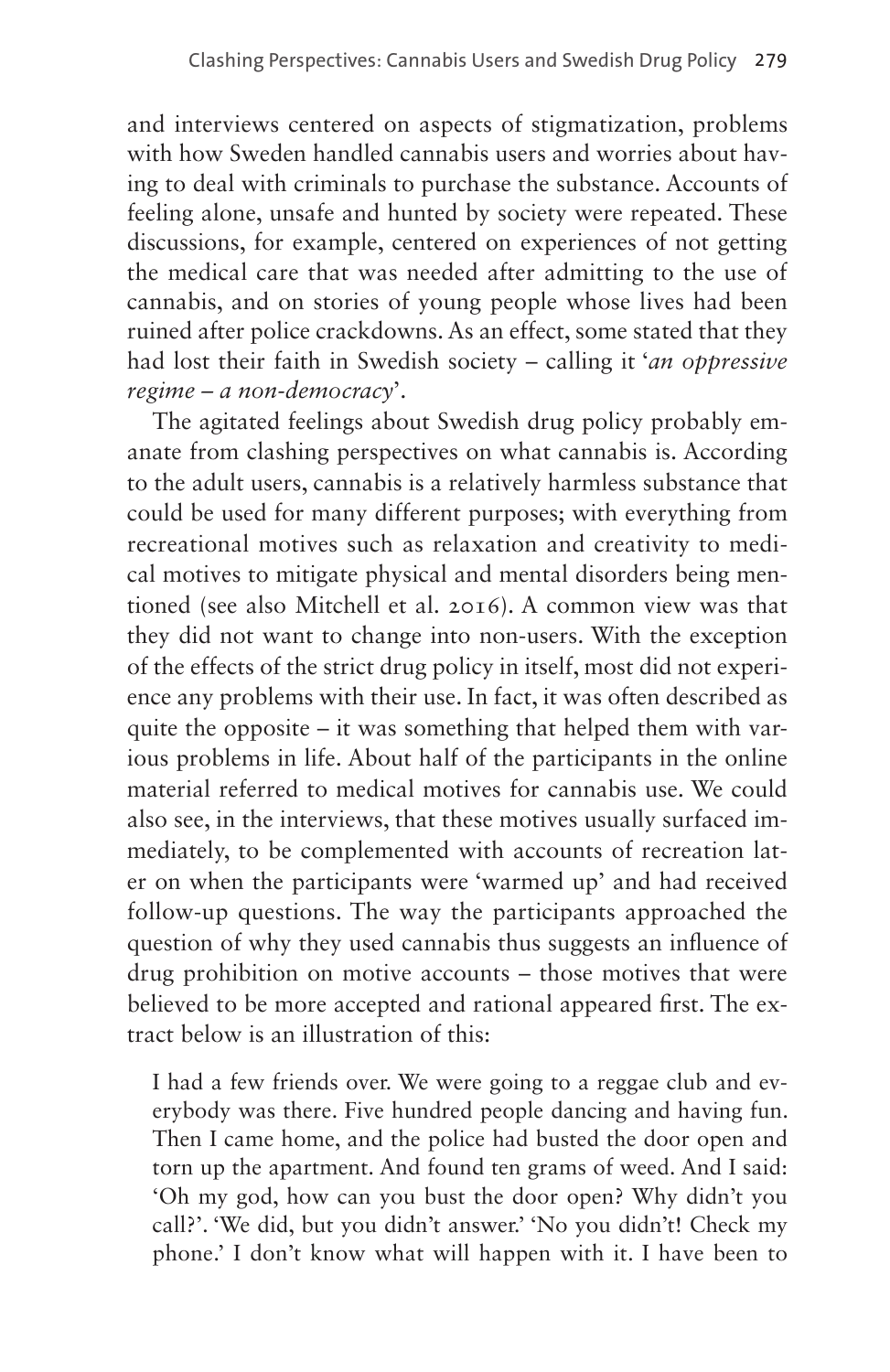a hearing and I've told them exactly how it is. 'Well, this is it: I smoke. It's for pain and it's relaxing for me.'

Here, the recreational motive of having fun was reformulated into a medical motive of pain relief when the participant described his contact with the police. What is also interesting with this quote is that it was one of very few descriptions of large social gatherings that included cannabis use. Unlike results from prior research describing cannabis use as a social activity (see, e.g., Osborne & Fogel 2008), the participants did not present this as particularly relevant in Sweden. Instead, they generally claimed to hide their cannabis use from outsiders and do it privately. Some participants even said that a consequence of their cannabis use was that they felt lonely since they were scared to talk to other people about it. While this may be a typical characteristic of adult cannabis use, it may also reflect a drug policy where cannabis use is met as deviant, and where individuals worry about legal sanctions.

Although social settings were not emphasized in the material, the setting was described as important in relation to accounts of more private use of the substance.

When the family came and it was more everyday routines, when you have less time for everything, then I get easily annoyed and I act out. […] Then I can have a hit [of cannabis], and then I come down and become calm so I can handle the situation. So, my need for cannabis increases when I enter stressful everyday environments.

This quote illustrates how cannabis use was described as an extension of the family setting with its routines, stress and arguments. In this, and similar quotes, drug effects such as intoxication were downplayed or rejected. Cannabis use was instead explained with reference to its soothing effects that facilitate social functioning. These adults recognized that cannabis use violated society's rules – particularly those who used it in family settings. The difference from the young users was that the adults could easily justify their lifestyle by claiming that cannabis made them into (what they perceived as) better people, leading productive and healthy lives. Cannabis use was presented as a conscious decision, similar to how some young persons described it.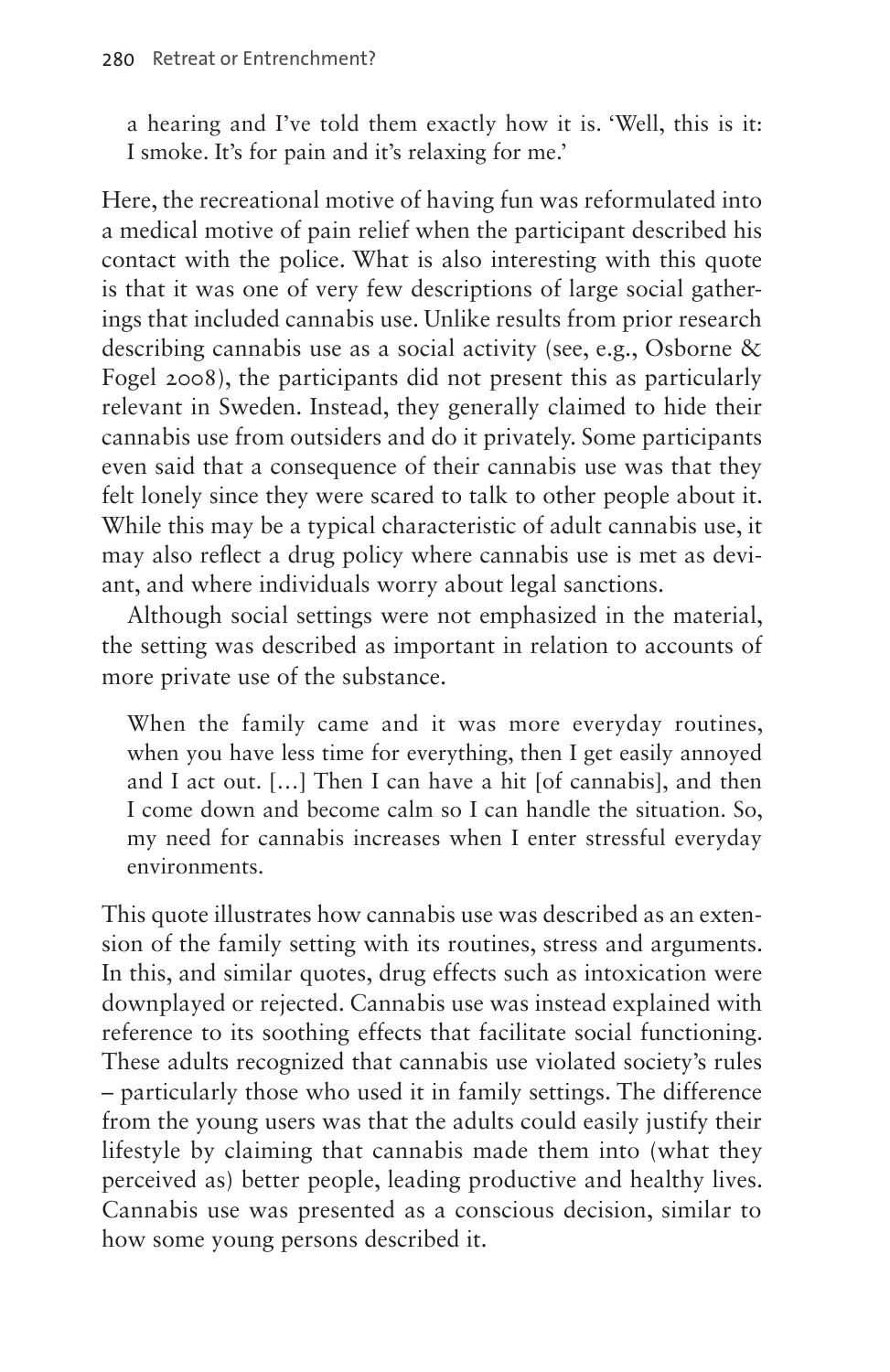## **Cannabis, Drug Policy and Change**

Based on the overall results of this study, we, like previous research (e.g. Månsson 2017), can see that cannabis is a substance with many meanings. Treatment staff and certain groups of young people emphasized its dangers, while other user groups (both young people and adults) described the substance as relatively harmless with both recreational and medical uses. Our research project shows that there is not *one* unchallenged 'story' about cannabis. To the contrary, all actors in our material seemed to have to explain their views. Not surprisingly, those who presented cannabis as harmless were forced to motivate their stance because it challenged dominant assumptions in Sweden. Perhaps more surprisingly, those who viewed cannabis as dangerous strived to introduce both research and experience to justify this. This shows how the context provides the boundaries as to what can be said about drugs and their users, and that such statements can be understood in relation to both the current strict drug policy and an increasingly drug-liberal world.

This cohesive grip on the material from our research project illustrates how a focus on change shapes the meeting between cannabis users and the drug policy system on several levels – and that it may be helpful for some but problematic for others. Looking at the everyday treatment practice, the demand on young clients to quit using steered the direction of both interventions (e.g. mandatory urine tests) and client–staff interaction (e.g. pedagogical efforts to make young people choose wisely). In this way, the drug played a key role in client relationships and in how these were enacted and legitimized. The treatment was prompted by youth cannabis use and it targeted the effects of the substance. For the large group of 'marijuana testers', this approach was considered to work well. Staff described them as compliant clients who quit using the drug, which indicates good treatment outcomes. The smaller group of more socially disadvantaged and advanced users – who showed several other problem behaviors and were more convinced that cannabis was relatively unproblematic – was considered more difficult to build relationships with and to guide in the direction of lifestyle change. While we have shown that 'difficult' clients can be satisfied with and benefit from the treatment (Ekendahl, Månsson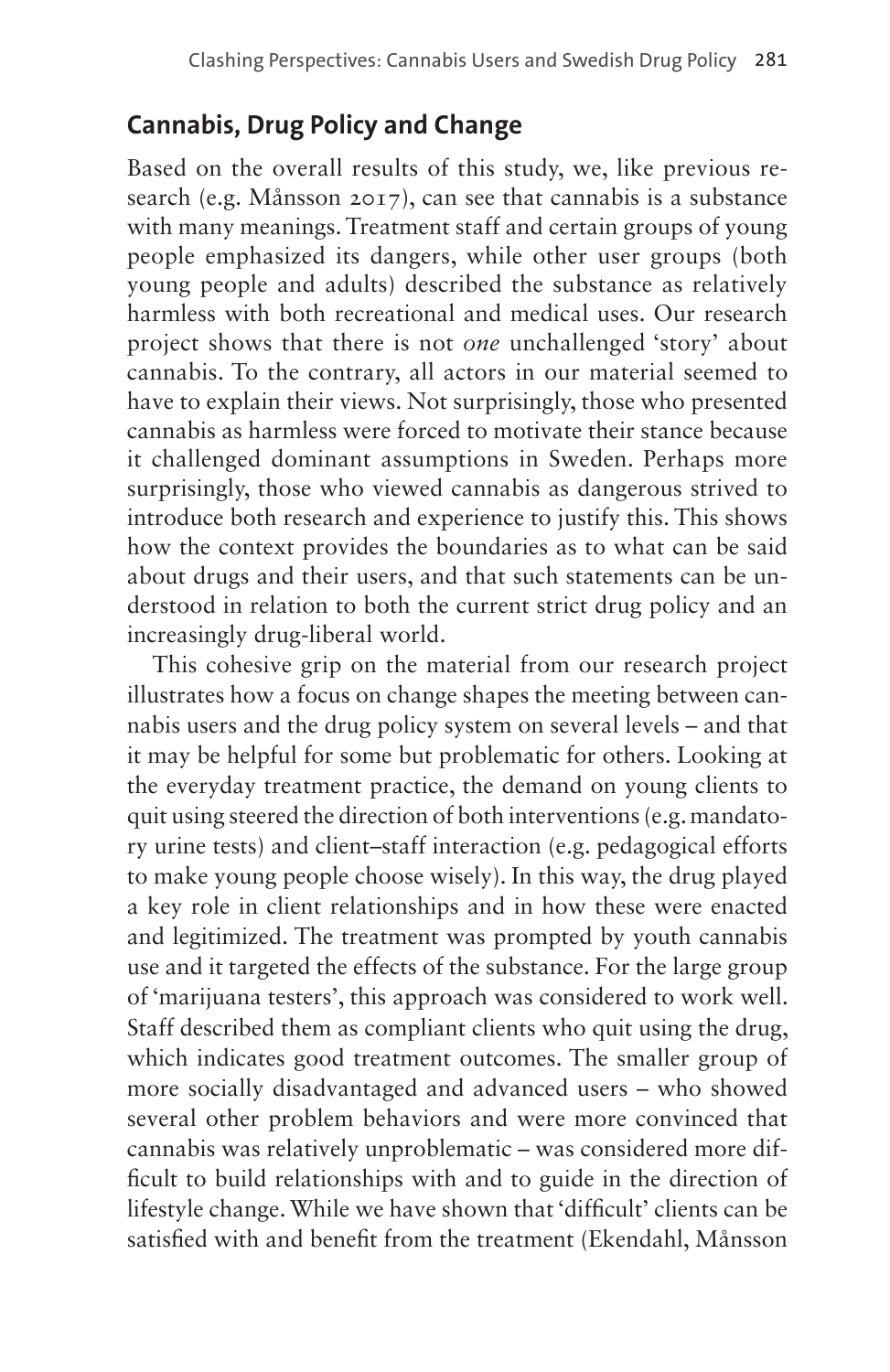& Karlsson 2020a), this generally reflects that a narrow and judiciary entry into young people's lives (that cannabis use is illegal and must end) has both advantages and disadvantages if the goal is to reduce drug problems. Socially affluent young people who had a lot to lose seemed to listen to staff messages about how dangerous cannabis is and quit use. Those, on the other hand, who had more severe problems in life than consequences of cannabis use often seemed to find it difficult to engage with a treatment they found misdirected and irrelevant. In the worst case, this means that the young people who need the help the most will reject it.

The cannabis problem is usually described through the monitoring of prevalence rates. By such quantification, a complex phenomenon is simplified and made into a distinct problem to be acted upon by society (Lancaster, Rhodes & Rance 2019). For example, the logic underpinning the vision of a drug-free society, along with the criminalization of personal drug use (see Chapter 6 'On the Possible Deconstruction of the Swedish Drug Policy'), is based on the idea that users have to change into non-users. It also rests on the notion that society has to change from one with illegal drugs to one without. By focusing so strongly on prevalence figures, there is a real risk that Swedish cannabis prevention addresses symptoms of unfavorable living conditions rather than on their root causes. An overly narrow view on people's drug use can also further stigmatize the most socially vulnerable. Being prosecuted for a drug offense may, on the one hand, help some individuals to get on the right track (Ekendahl, Månsson & Karlsson 2020a). On the other hand, it can also impose an identity such as 'drug addict' or 'junkie' on young people who, under different circumstances, might 'mature out' of experimentation with drugs. The material effects of this labelling can be profound, as illustrated by users who describe that they have lost their jobs, not received proper medical care and in some ways live as outcasts. Although the Swedish welfare state strives for inclusion (Moore et al. 2015), the current drug policy with its 'change agenda' may exclude cannabis users as 'Others'.

Research shows that those who are defined by society as drug users are forced to fight hard to escape the stigma and marginalization that this label entails (e.g. Ekendahl 2006; Fraser et al.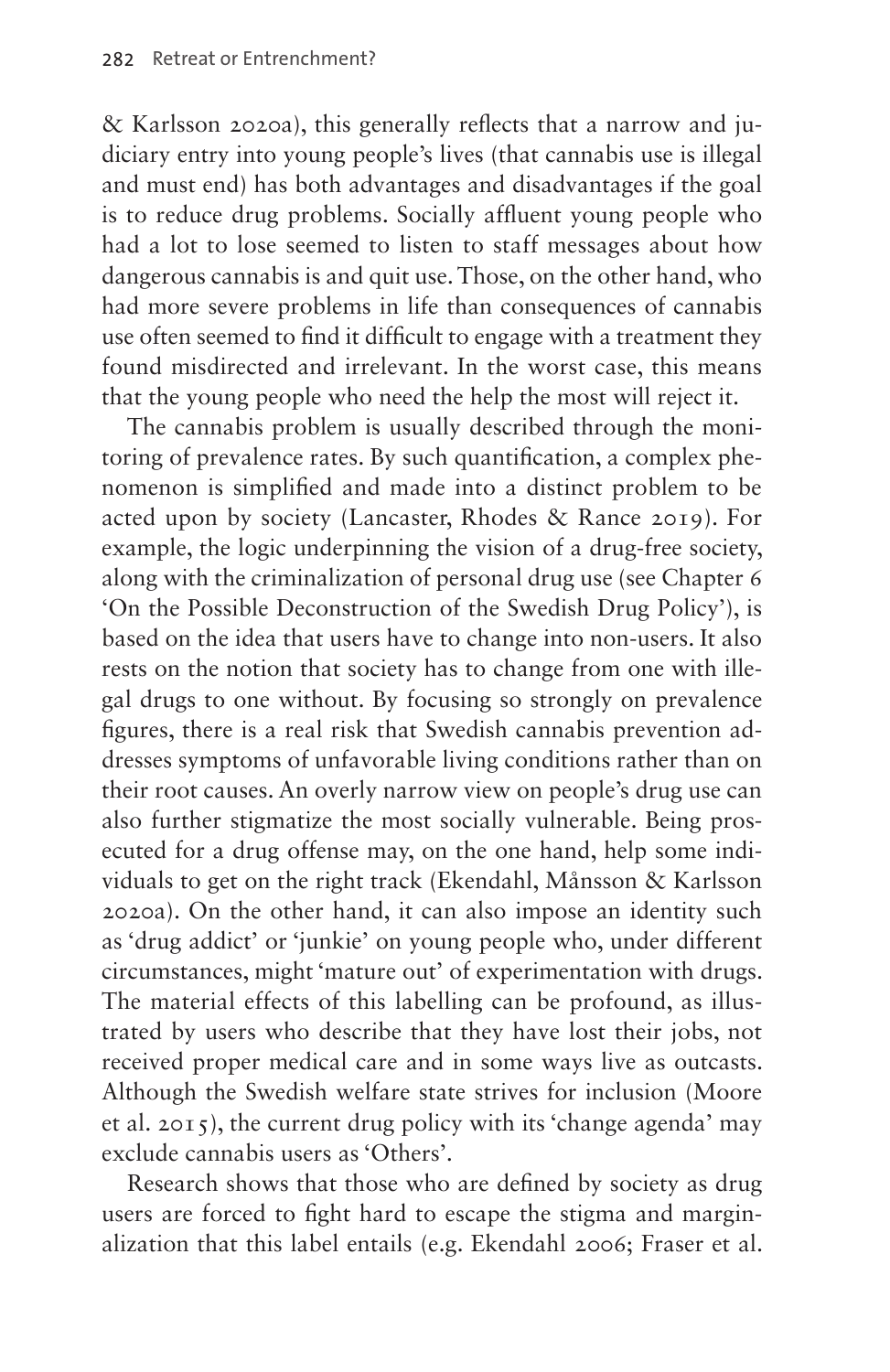2017; Petersson 2013; Svensson 1996). As illustrated in this research project, some cannabis users simply do not identify with being a problem that needs to be solved. They want to continue using their drug of choice for both medical and recreational reasons, and they view society's demands for change as problematic. By paying attention to users who say they benefit from their use, and by engaging with their wishes to change slowly, or not at all, we may develop a treatment and policy approach that is more responsive to the perspectives of those who we wish to help. This, however, seems difficult if the issue of cannabis is governed by a primary focus on change. We therefore ask, what would happen if we were to accept that cannabis (and other drugs) are part of our society? Such an approach would perhaps transform the demand to change quickly (for example in treatment) and provide the possibility of slowing down and paying attention to the experiences and preferences of the users. This could perhaps direct the focus on change from the substance and the users towards more general societal aspects of wellbeing. As suggested by Fomiatti, Moore & Fraser (2017), this would help in developing more sensible and humanitarian treatment and policy.

In conclusion, despite the increased demands on evidence-based practice, it seems difficult to progress in the discussions on cannabis by relying on objective knowledge. We have previously shown how diametrically different views on what cannabis is, how the drug should be controlled and whether the user group should be considered large or small find research support (see, e.g., Månsson 2017), which indicates that sources are chosen based on the interests of different parties. Such controversy highlights fundamental uncertainties of 'science-making' and the problem of relying on evidence as a singular entity that can unanimously guide policy (see, e.g., Rhodes et al. 2019). In our different materials, cannabis appears fluid with multiple meanings. Consequently, the problems related to the substance become very different. For example, to the staff, the effects of cannabis on the brain were pivotal, while the adult users generally emphasized the punitive measures taken against them. A multitude of actors with different perspectives and agendas are engaged with the problem, which in turn can introduce a variety of themes for discussion. With different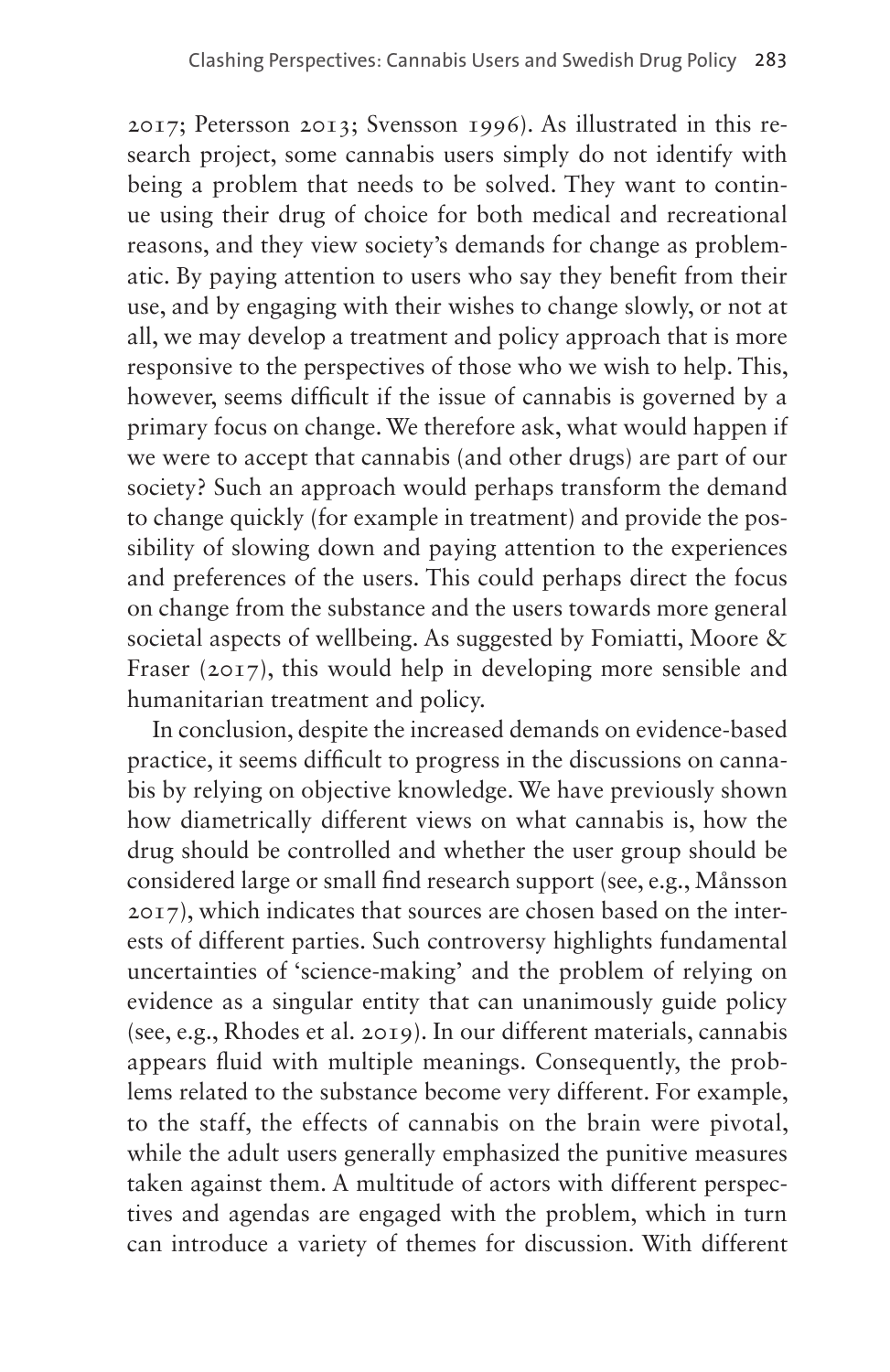problematizations, various scientific results become relevant and these results are also negotiated in practice between professional opinions and political ideas that show 'how *evidence* is *made to work*' (Rhodes et al. 2019).

Following these considerations, we believe that cannabis should be seen as a matter of concern rather than as a matter of fact (Latour 2004); it encompasses a variety of voices and knowledge. There seems to be nothing fundamentally scientifically rational when Swedish politicians follow the prohibitionist tradition without considering alternative, and increasingly endorsed, ways of controlling cannabis (see Goldberg 2021). But how are we then to combine and weigh different perspectives against each other? In line with Rhodes and Lancaster (2019), we find it relevant to seriously elucidate how evidence is made, put to use and made to matter. Simply stating that research shows that cannabis is dangerous and should therefore be prohibited becomes pointless when very diverse claims can be supported by scientific studies; cannabis is not merely a technical and a scientific problem but also a social and a political one. Such a complex issue requires complex solutions. Another approach would be to take seriously and clarify how politics, ideology and science interact when societies define and solve drug problems (Bacchi 2018). Engaging with the uncertainty of what cannabis is, and taking different actors and their controversies seriously, might not establish a 'truth' about cannabis, but it can make the situation more intelligible and reveal aspects that were initially difficult to see (Callon, Lascoumes & Barthe 2009). It could result in our decision-makers feeling obliged to justify a continued focus on cannabis-using young people and a continued criminalization of drug use with reference to sources other than research findings supporting this policy.

#### **References**

- Bacchi, C. (2018). Drug problematizations and politics: Deploying a poststructural analytic strategy. *Contemporary Drug Problems*,  $45(1), 3-14.$
- Barnett, A. I., Hall, W., Fry, C. L., Dilkes‐Frayne, E. & Carter, A. (2018). Drug and alcohol treatment providers' views about the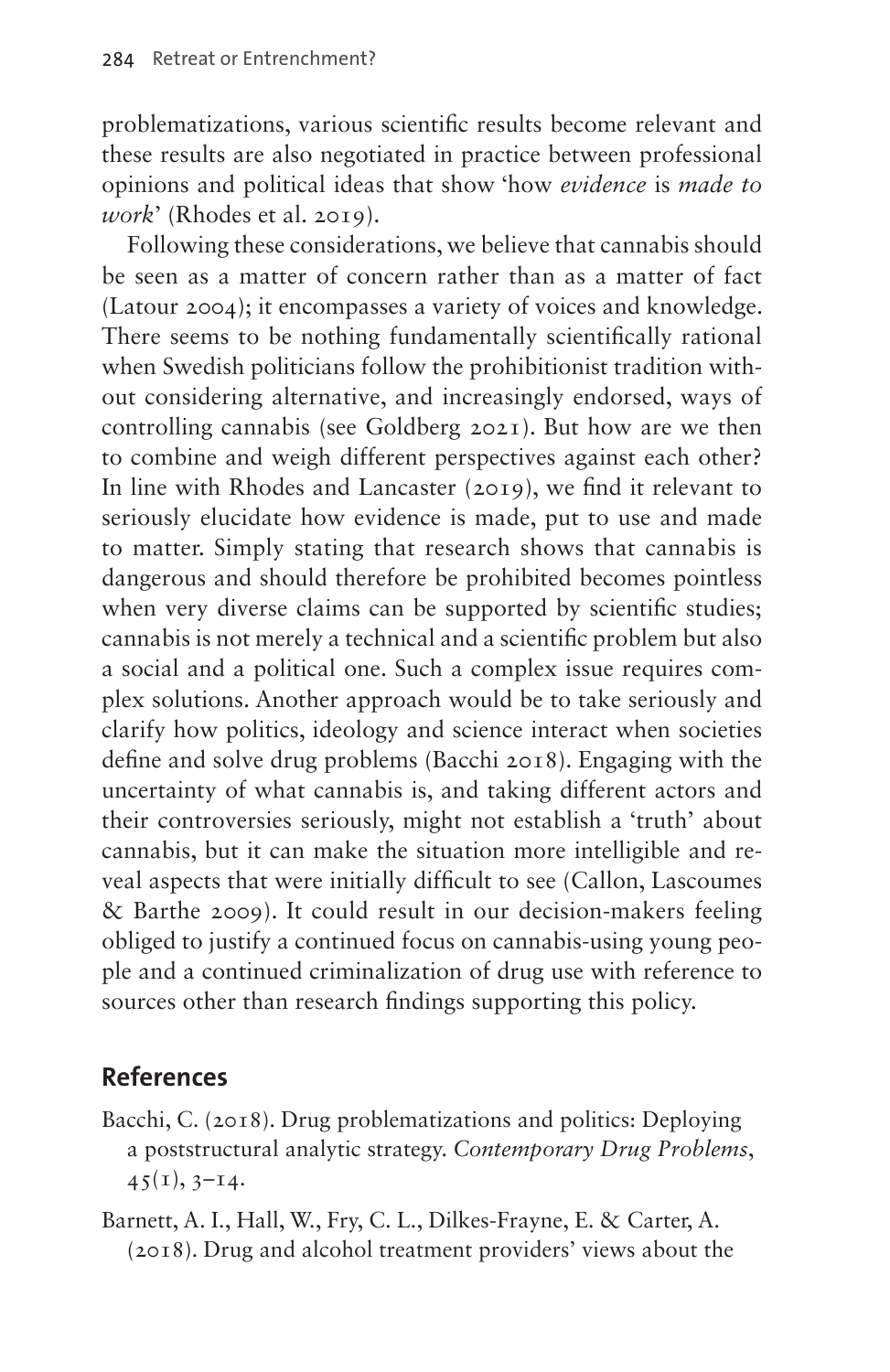disease model of addiction and its impact on clinical practice: A systematic review. *Drug and Alcohol Review*, *37*(6), 697–720.

- Burke, K. (1969/1945). *A grammar of motives*. Berkeley: University of California Press.
- Callon, M., Lascoumes, P. & Barthe, Y. (2009). *Acting in an uncertain world: An essay on technological democracy*. Cambridge, UK: MIT Press.
- CAN. (2019). *Drogutvecklingen i Sverige 2019* [*Drug development in Sweden 2019*]. CAN rapport 180. Stockholm: CAN, Centralförbundet för Alkohol- och Narkotikaupplysning.
- Csete, J., Kamarulzaman, A., Kazatchkine,M., Altice, F., Balicki, M., Buxton, J., Cepeda, J., Comfort, M. Goosby, E., Goulão, J., Hart, C., Horton, R., Kerr, T., Lajous, A. M., Lewis, S., Martin, N., Mejía, D., Mathiesson, D., Obot, I., Ogunrombi,A., Sherman, S., Stone, J., Vallath, N., Vickerman, P., Zábranský, T., & Beyrer, C. (2016). Public health and international drug policy. *The Lancet*, *387*(10026), 1427–1480.
- Danielsson, A-K., Olsson, P. & Allebeck, P. (2019). *Cannabis: Harmlös recreation eller farlig drog?* [Cannabis: Harmless recreation or dangerous drug?]. Stockholm: Forte.
- Dennis, F. (2019). *Mobilising stasis: A critical orientation to change*. Conference presentation at Contemporary Drug Problems Conference, Prato, Italy, 4–6 September 2019.
- Edman, J. (2012). *Vård och ideology: Narkomanvården som politiskt slagfält*. [Treatment and ideology: Addiction treatment as a political battlefield]. Umeå: Boréa Bokförlag.
- Ekendahl, M. (2006). Why not treatment? Untreated substance abusers' accounts of their lifestyles and efforts to change. *Contemporary Drug Problems*, *33*(4)*,* 646–668.
- Ekendahl, M., Karlsson, P. & Månsson, J. (2018). Logics of legitimation in Swedish treatment for youth cannabis use: The problem representations of social workers in a prohibitionist policy context. *Contemporary Drug Problems*, *45*(3), 244–261.
- Ekendahl, M., Månsson, J. & Karlsson, P. (2020a). Risk and responsibilization: Resistance and compliance in Swedish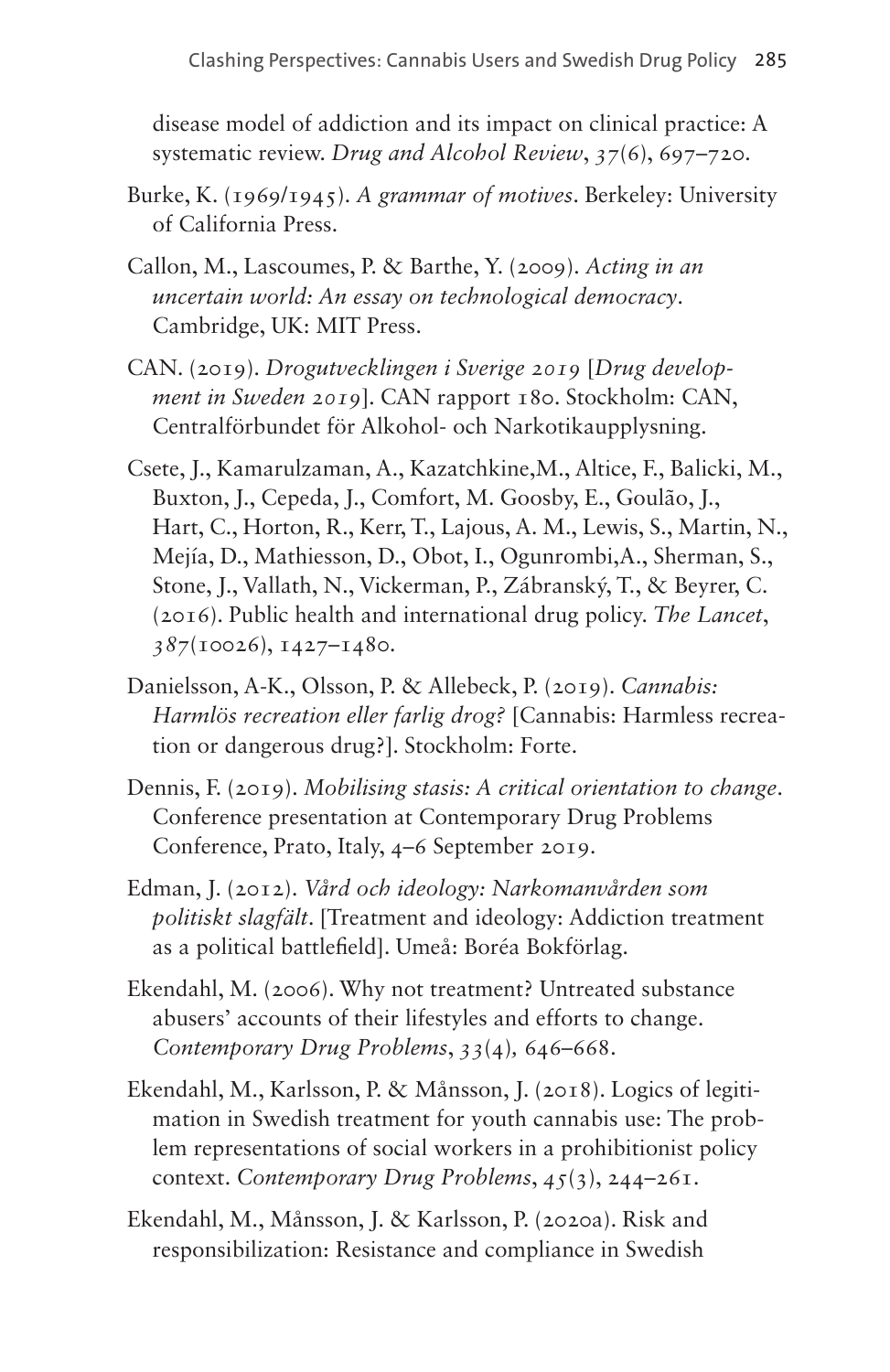treatment for youth cannabis use. *Drugs: Education, Prevention and Policy*, *27*(1), 60–68. [https://doi.org/10.1080/09687637.2018](https://doi.org/10.1080/09687637.2018.1544224) [.1544224](https://doi.org/10.1080/09687637.2018.1544224).

- Ekendahl, M., Månsson, J. & Karlsson, P. (2020b). Cannabis use under prohibitionism – the interplay between motives, contexts and subjects. *Drugs: Education, Prevention and Policy*, *27*(5), 368–376.
- Ekendahl, M., Månsson, J. & Karlsson, P. (2020c). Cannabis i Sverige – en komplex substans, en enkelspårig drogpolitik? *Socionomens Forskningssupplement*, *47*, 16–25.
- Ellgren, M., Spano, S. M. & Hurd, Y. L. (2007). Adolescent cannabis exposure alters opiate intake and opioid limbic neuronal populations in adult rats. *Neuropsychopharmacology*, *32*(3), 607–615.
- EMCDDA [European Monitoring Centre for Drugs and Drug Addiction]. (2019). *European drug report 2019: Trends and development*. Luxembourg: Publications Office of the European Union.
- Fomiatti, R., Moore, D. & Fraser, S. (2017). Interpellating recovery: The politics of 'identity' in recovery-focused treatment. *International Journal of Drug Policy*, *44*, 174–182.
- Fomiatti, R., Moore, D. & Fraser, S. (2019). The improvable self: Enacting model citizenship and sociality in research on 'new recovery'. *Addiction Research & Theory*, 27(6), 527–538.
- Fraser, S. & Ekendahl, M. (2018). 'Getting better': The politics of comparison in addiction treatment and research. *Contemporary Drug Problems*, *45*(2), 87–106.
- Fraser, S., Pienaar, K., Dilkes-Frayne, E., Moore, D., Kokanovic, R., Treloar, C. & Dunlop, A. (2017). Addiction stigma and the biopolitics of liberal modernity: A qualitative analysis. *International Journal of Drug Policy*, *44*, 192–201.
- Goldberg T. (2021). A path forward for Swedish drug policy? *Nordic Studies on Alcohol and Drugs*, *38*(2), 112–124. [https://](https://doi.org/10.1177/1455072520978352) [doi.org/10.1177/1455072520978352](https://doi.org/10.1177/1455072520978352).
- Hall, W. & Lynskey, M. (2020). Assessing the public health impacts of legalizing recreational cannabis use: The US experience. *World Psychiatry*, *19*(2), 179–186.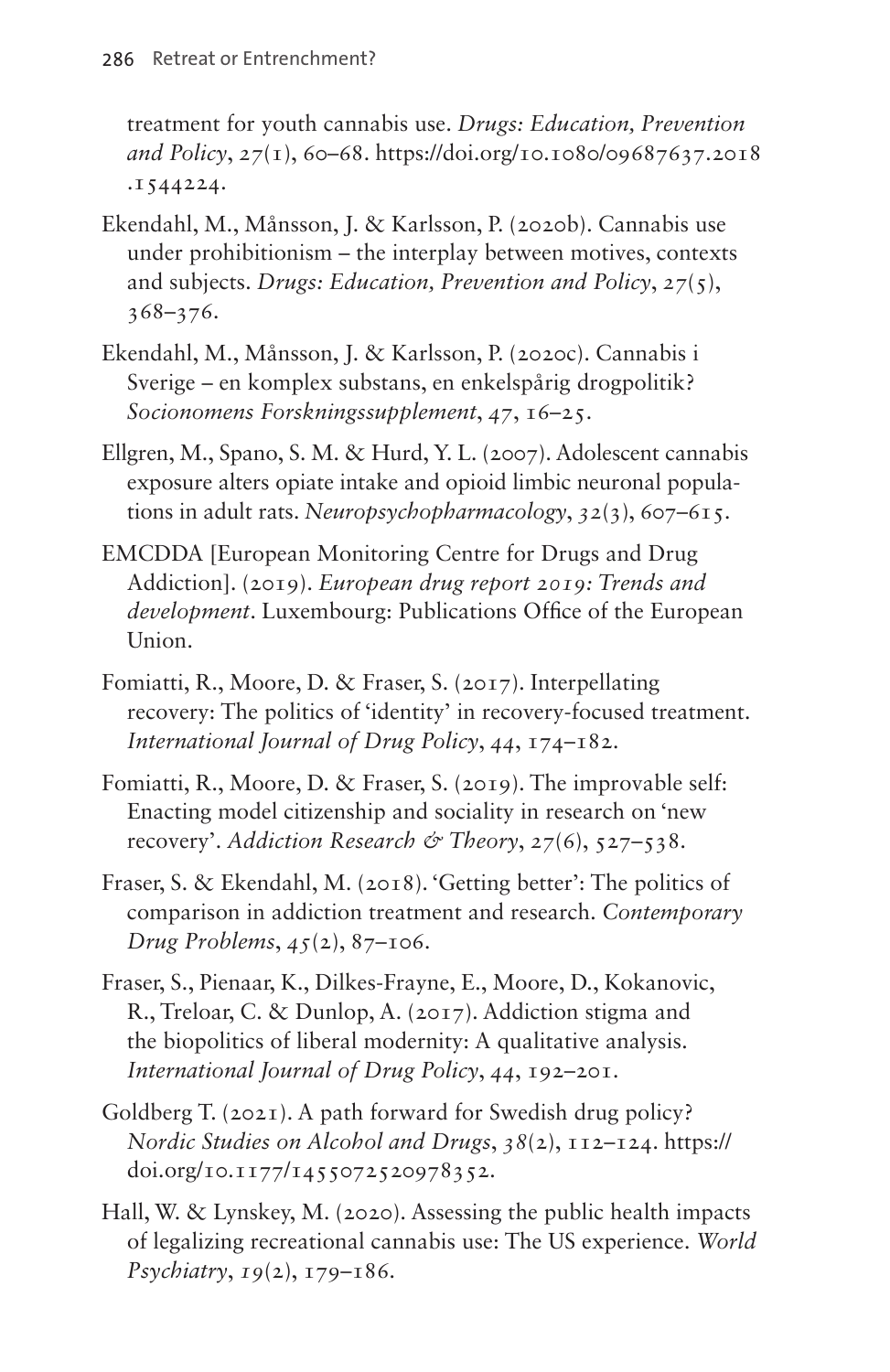- Järvinen, M. & Ravn, S. (2015). Explanations and expectations: Drug narratives among young cannabis users in treatment. *Sociology of Health & Illness*, *37*(6), 870–887.
- Karlsson, P., Ekendahl, M., Månsson, J. & Raninen, J. (2019). Has illicit drug use become normalised in groups of Swedish youth? A latent class analysis of school survey data from 2012 to 2015. *Nordic Studies on Alcohol and Drugs*, *36*(1), 21–35.
- Karlsson, P., Ekendahl, M., Gripe, I. & Raninen, J. (2018). Individual and school-class correlates of youth cannabis use in Sweden: A multilevel study. *Nordic Studies on Alcohol and Drugs*, *35*(2), 131–146.
- Kemshall, H. (2002). Effective practice in probation: An example of 'advanced liberal' responsibilisation? *The Howard Journal of Criminal Justice*, *41*(1), 41–58.
- Klein, M. & Dixon, J. (2020). Problematising 'recovery' in drug policy within Great Britain: A comparative policy analysis between England, Wales and Scotland. *Journal of Drug Policy Analysis, 13*(1), 1–17.
- Lancaster, K., Duke, K. & Ritter, A. (2015). Producing the "problem of drugs": A cross national-comparison of "recovery" discourse in two Australian and British reports. *International Journal of Drug Policy*, *26(7)*, 617–625.
- Lancaster, K., Rhodes, T. & Rance, J. (2019). 'Towards eliminating viral hepatitis': Examining the productive capacity and constitutive effects of global policy on hepatitis C elimination. *International Journal of Drug Policy, 80, 102419*.
- Latour, B. (2004). Why has critique run out of steam? From matters of fact to matters of concern. *Critical inquiry*, *30*(2),  $225 - 248.$
- Lenke, L. & Olsson, B. (2002). Swedish drug policy in the twenty-first century: A policy model going astray. *Annals of the American Academy of Political and Social Science*, *582*(1), 64–79.
- McIntosh, J. & McKeganey, N. (2000). Addicts' narratives of recovery from drug use: Constructing a non-addict identity. *Social Science & Medicine*, *50*(10), 1501–1510.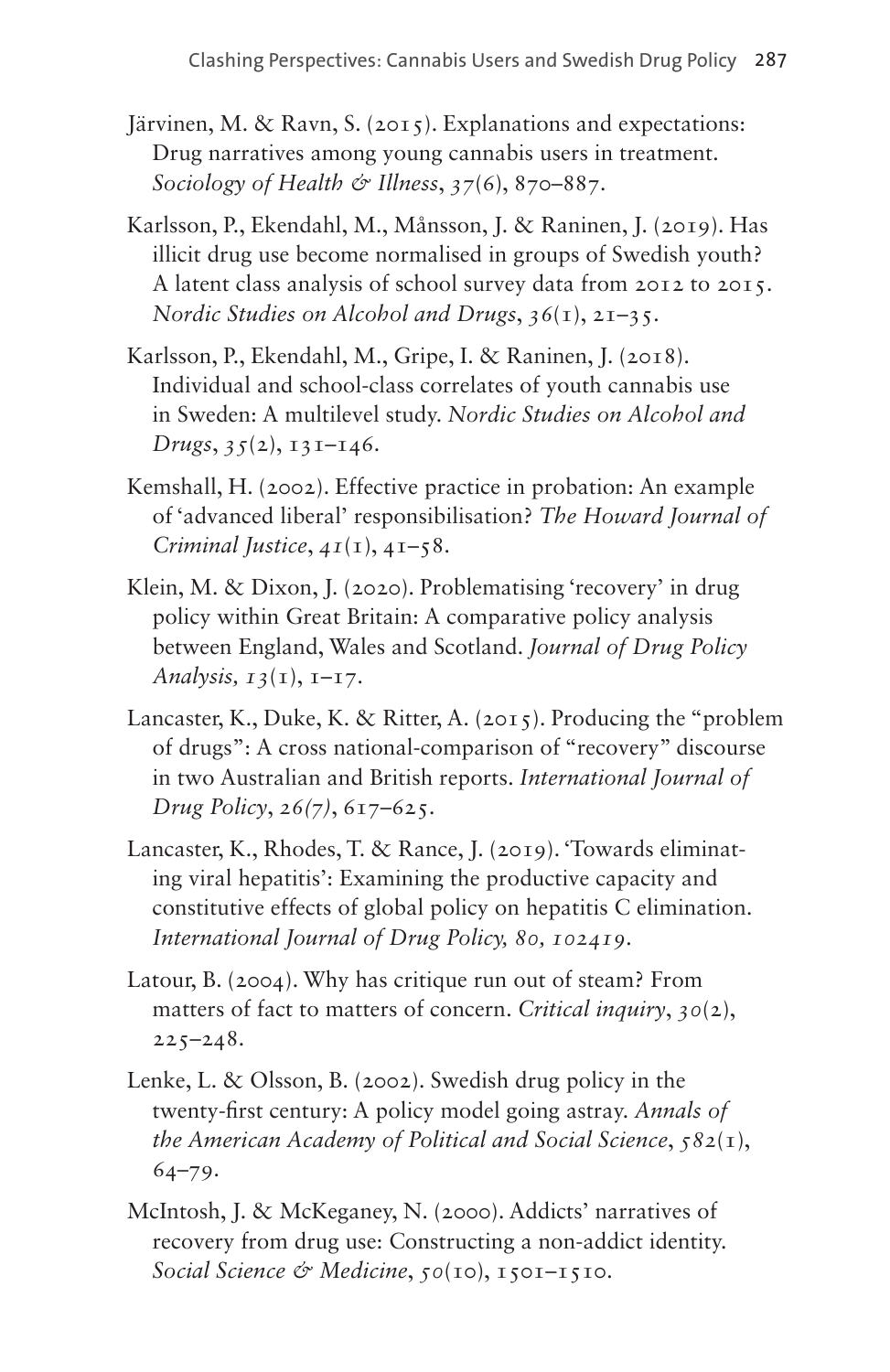- McKeganey, N. (2014). Clear rhetoric and blurred reality: The development of a recovery focus in UK drug treatment policy and practice. *International Journal of Drug Policy*, *25*(5), 957–963.
- McPherson, C. M., & Sauder, M. (2013). Logics in action: managing institutional complexity in a drug court. *Administrative Science Quarterly, 58(2), 165–196.*
- Mitchell, J. T., Sweitzer, M. M., Tunno, A. M., Kollins, S. H. & McClernon, F. J. (2016). 'I use weed for my ADHD': A qualitative analysis of online forum discussions on cannabis use and ADHD. *PloS one*,  $II(5)$ , e0156614.
- Moore, D., Fraser, S., Törrönen, J. & Tinghög, M. E. (2015). Sameness and difference: Metaphor and politics in the constitution of addiction, social exclusion and gender in Australian and Swedish drug policy. *International Journal of Drug Policy*, *26*(4), 420–428.
- Månsson, J. (2017). *Cannabis discourses in contemporary Sweden: Continuity and change* (Doctoral dissertation, Department of Social Work, Stockholm University).
- Månsson, J. & Ekendahl, M. (2015). Protecting prohibition: The role of Swedish information symposia in keeping cannabis a high-profile problem. *Contemporary Drug Problems*, *42*(3), 209–225.
- Olsson, H. (2019, August 13). Löfven: De rikas knarkande göder gängkriminaliteten [Löfven: The drug use of the rich is feeding gang criminality]. *Dagens Nyheter*. Retrieved from: [https://www](https://www.dn.se/nyheter/politik/lofven-de-rikas-knarkande-goder-gangkriminaliteten/) [.dn.se/nyheter/politik/lofven-de-rikas-knarkande-goder-gang](https://www.dn.se/nyheter/politik/lofven-de-rikas-knarkande-goder-gangkriminaliteten/) [kriminaliteten/](https://www.dn.se/nyheter/politik/lofven-de-rikas-knarkande-goder-gangkriminaliteten/).
- Osborne, G. B. & Fogel, C. (2008). Understanding the motivations for recreational marijuana use among adult Canadians. *Substance Use & Misuse*, *43*(3–4), 539–572.
- Petersson, F. (2013). *Kontroll av beroende. Substitutionsbehandlingens logik, praktik och semantik* [Control over addiction. The logic, practice and semantics of substitution treatment]. Malmö: Egalité.
- Phoenix, J. & Kelly, L. (2013). 'You have to do it for yourself': Responsibilization in youth justice and young people's situated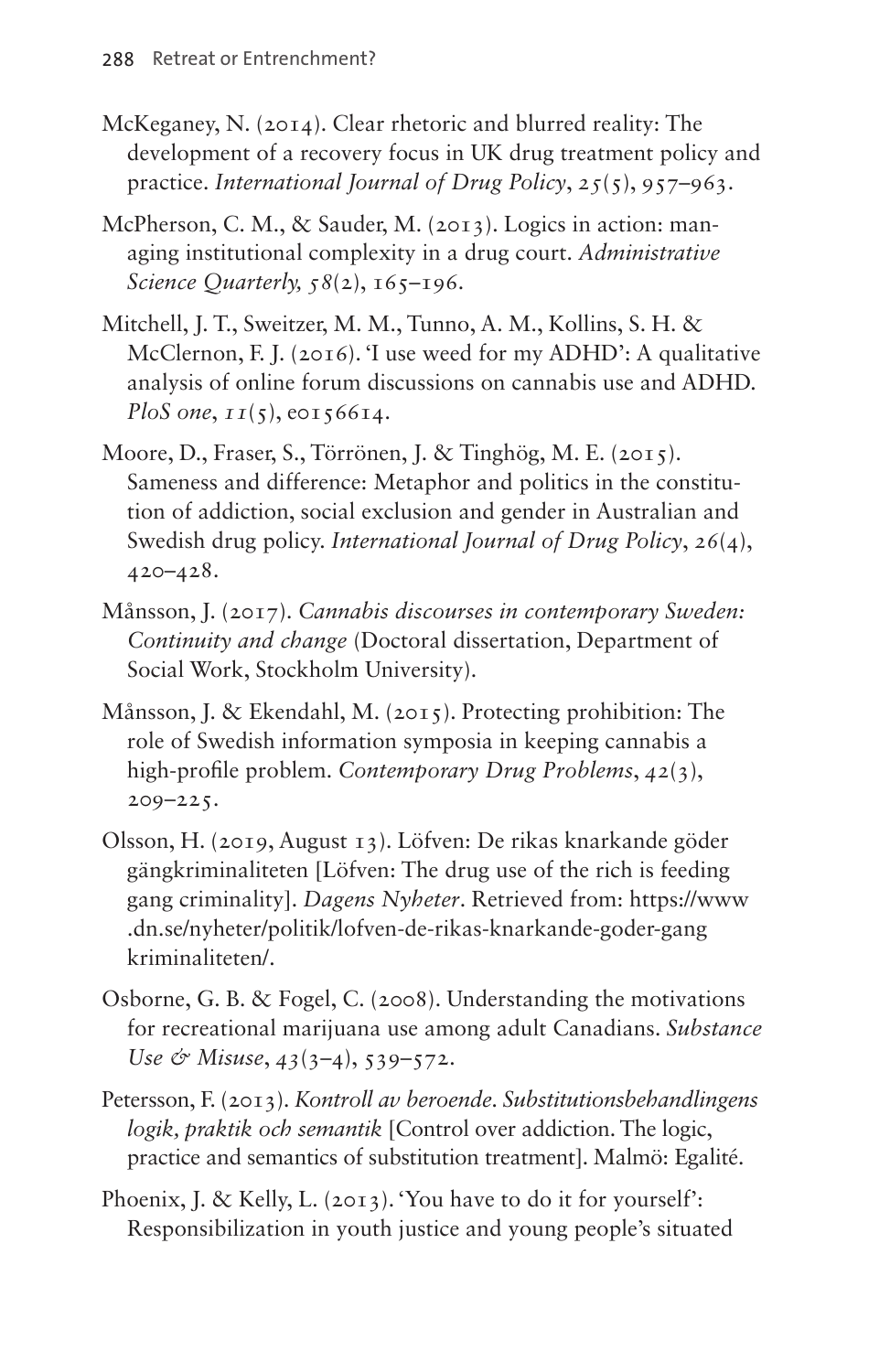knowledge of youth justice practice. *The British Journal of Criminology*, *53*(3), 419–437. <https://doi.org/10.1093/bjc/azs078>.

- Pienaar, K., Moore, D., Fraser, S., Kokanovic, R., Treloar, C. & Dilkes-Frayne, E. (2017). Diffracting addicting binaries: An analysis of personal accounts of alcohol and other drug 'addiction'. *Health*, *21*(5), 519–537.
- Public Health Agency. (2019). *Cannabisanvändning i befolkningen* [Cannabis use in the population]. Retrieved from: [https://www](https://www.folkhalsomyndigheten.se/folkhalsorapportering-statistik/tolkad-rapportering/folkhalsans-utveckling/levnadsvanor/cannabisanvandning-i-befolkningen/) [.folkhalsomyndigheten.se/folkhalsorapportering-statistik](https://www.folkhalsomyndigheten.se/folkhalsorapportering-statistik/tolkad-rapportering/folkhalsans-utveckling/levnadsvanor/cannabisanvandning-i-befolkningen/) [/tolkad-rapportering/folkhalsans-utveckling/levnadsvanor](https://www.folkhalsomyndigheten.se/folkhalsorapportering-statistik/tolkad-rapportering/folkhalsans-utveckling/levnadsvanor/cannabisanvandning-i-befolkningen/) [/cannabisanvandning-i-befolkningen/.](https://www.folkhalsomyndigheten.se/folkhalsorapportering-statistik/tolkad-rapportering/folkhalsans-utveckling/levnadsvanor/cannabisanvandning-i-befolkningen/)
- Rhodes, T. & Lancaster, K. (2019). Evidence-making hepatitis C cure: Towards a science that knows more carefully. *International Journal of Drug Policy*, *72*, 40–46.
- Rhodes, T., Lancaster, K., Harris, M. & Treloar, C. (2019). Evidence-making controversies: The case of hepatitis C treatment and the promise of viral elimination. *Critical Public Health*, *29*(3), 260–273.
- Ritzén, S. (2019, September 23). Cannabisbruket ökar bland 30- till 44-åringar [Cannabis use increases among 30 to 44 year olds]. *Svt Nyheter*. Retrieved from: [https://www.svt.se/nyheter/inrikes](https://www.svt.se/nyheter/inrikes/cannabisbruket-okar-bland-30-till-44-aringar) [/cannabisbruket-okar-bland-30-till-44-aringar.](https://www.svt.se/nyheter/inrikes/cannabisbruket-okar-bland-30-till-44-aringar)
- Skr 2015/16:86. *En samlad strategi för alkohol-, narkotika-, dopnings- och tobakspolitiken 2016–2020* [A cohesive strategy for alcohol, narcotics, doping and tobacco politics 2016–2020]. Stockholm: Ministry of Health and Social Affairs.
- Suchman, M.C. (1995). Managing Legitimacy: Strategic and Institutional Approaches. *Academy of Management, 20*(3), 571–610.
- Svensson, B. (1996). *Pundare, jonkare och andra: Med narkotikan som följeslagare* [Dopeheads, junkies and others: With drugs as companion]. Stockholm: Carlsson Bokförlag.
- The Swedish Police Authority. (2017). *Polisens rapport om allvarlig och organiserad brottslighet 2017*. Stockholm: Polismyndigheten, Nationella operative avdelningen. Retrieved from: file:///C:/Users/ekend/AppData/Local/Temp/Polisens%20